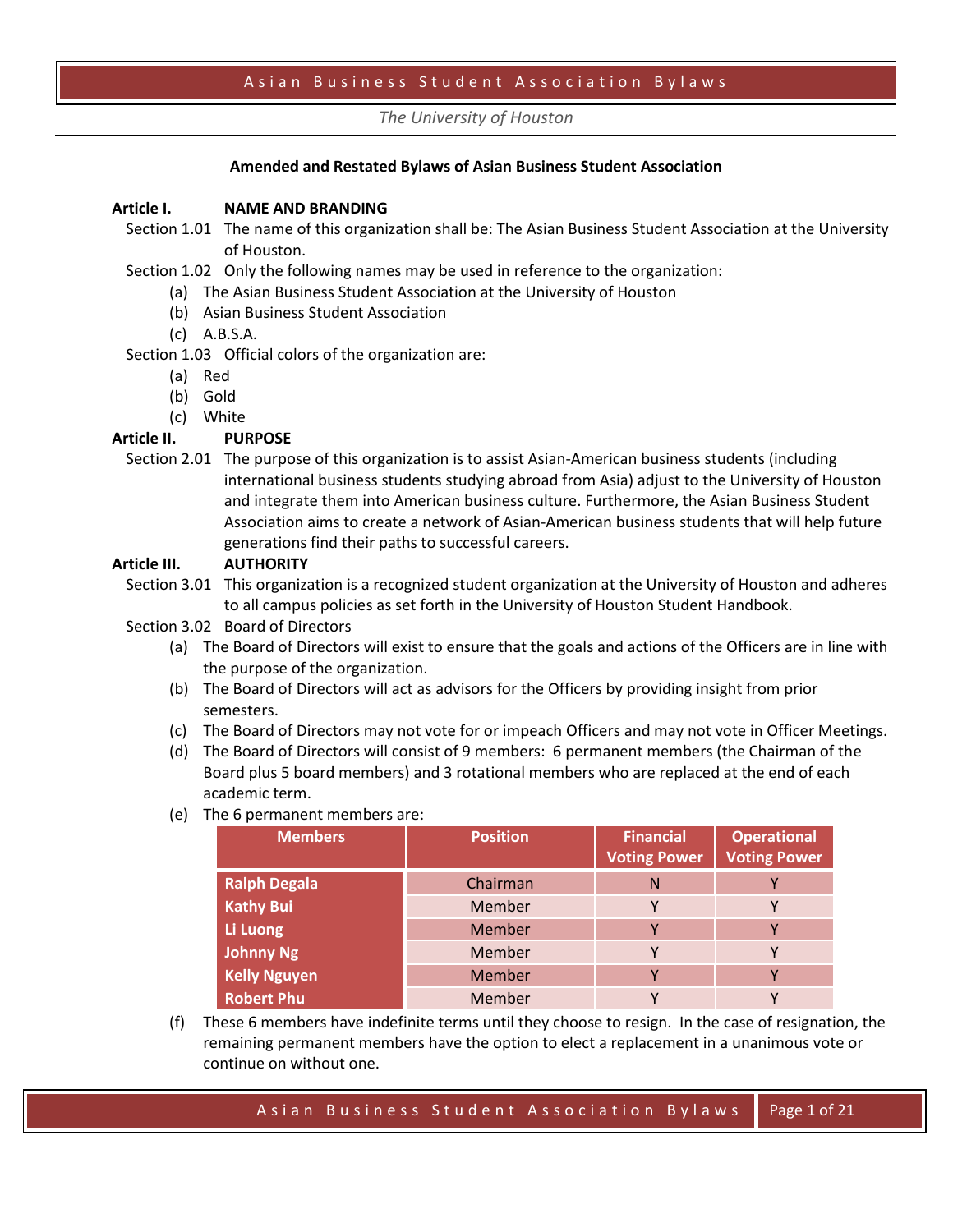### *The University of Houston*

- (g) Additional release of funds to ABSA must be approved by the 5 permanent members with financial powers in a majority vote. If a majority vote determines that additional funds should be provided to ABSA, the 5 members with financial authority will authorize the treasurer to release the funds.
- (h) The funds will be held in a separate account by the Treasurer until the Board of Directors vote to distribute the funds to ABSA.
- (i) The position of Treasurer will be held by David Tu, indefinitely. In the event of resignation, the Board of Directors will determine the proper procedures to appoint a new Treasurer.
- (j) The Treasurer holds no voting power or authority over the operations of the Board of Directors or ABSA.
- (k) The Board of Directors must verify account balances held by the Treasurer quarterly.
- (l) The Chairman of the Board will oversee the 3 rotational members. The rotational members will consist of previous Presidents of the Asian Business Student Association. At the end of each semester, the outgoing President has the option to replace the most tenured rotational Board member or forgo his/her seat on the Board.

Section 3.03 Officers

- (a) Officer Titles for the Asian Business Student Association are as follows:
	- (i) President
	- (ii) Vice President of Operations
	- (iii) Vice President of Finance
	- (iv) Vice President of Corporate Relations
	- (v) Vice President of Public Relations
	- (vi) Vice President of Member Relations
	- (vii) Vice President of Marketing

## **Article IV. POWERS AND DUTIES OF OFFICERS**

- Section 4.01 Participation and Involvement
	- (a) All officers are required to attend at least 75% or to the discretion of the current semester's officer team of all ABSA meetings and events for the semester in which they are elected. The President is responsible for keeping track of their attendance and notifying the Board of Directors when these requirements are not met. Consequences for not adhering to the minimum participation requirements will be determined by the Board of Directors.
	- (b) Revisit for online semester
- Section 4.02 Accountabilities and Responsibilities
	- (a) President
		- (i) Accountabilities
			- 1) The President is ultimately responsible for every event or task coordinated by the organization and its officers. It is his/her duty to oversee all officers, directors, and members of the organization to ensure that their actions reflect the goals and vision of the Asian Business Student Association.
			- 2) The President is held directly responsible for the balance and budget of \$2,500 to be maintained at the end of every semester. The budget must be modified and fundraising events must be planned to meet the amount requested by the end of the semester, as stated in ARTICLE XI: Section 11.03.
		- (ii) Responsibilities
			- 1) Meetings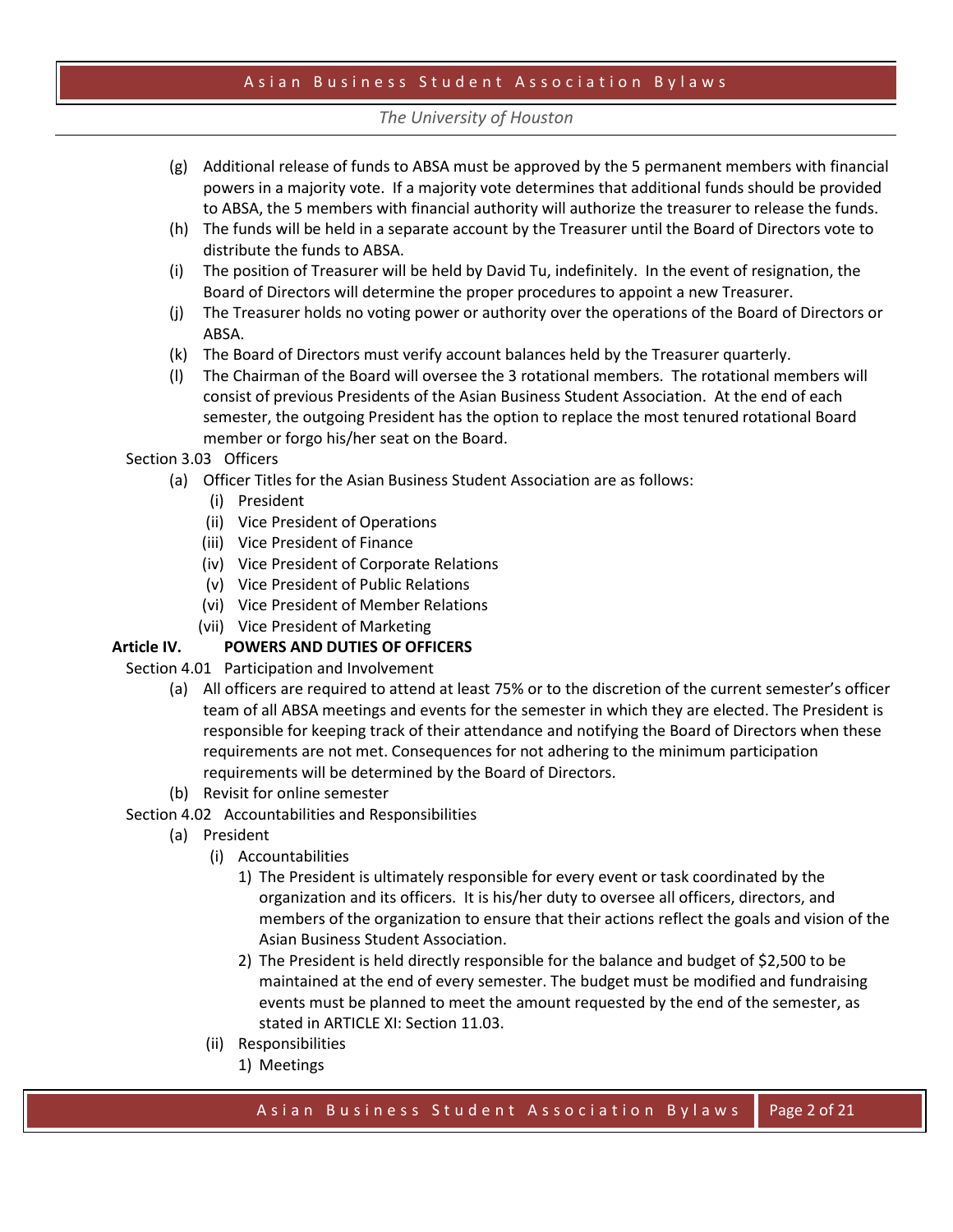- a) Call and preside over the following:
	- i) Bi-weekly officer meetings
	- ii) Monthly mandatory general meetings
- b) Attend and represent Asian Business Student Association at University of Houston or C.T. Bauer College of Business meetings when invited
- c) Must summarize bylaws at first officer meeting to officers
- 2) Marketing and Advertisements
	- a) Verify all published content for accuracy at least 1 day before desired publishing date
	- b) Assist and support the Vice President of Corporate Relations in researching, pursuing and obtaining sponsorship opportunities
- 3) Officer Relations and Management
	- a) Responsible for scheduling the interviews for incoming directors with the corresponding incoming Vice President of each department
	- b) Responsible for ensuring all officers are informed, aware, and engaged in ABSA activities.
- 4) Events
	- a)
	- b) Oversee banquet operations and ensure that the date, time, location, and budget are set in place at least one month prior to the banquet date
- (b) Vice President of Operations
	- (i) Accountabilities
		- 1) Fulfill all presidential duties in the absence or incapacity of the President
		- 2) Liaison between the Board of Directors and the Asian Business Student Association
		- 3) Main point of contact and arbitrator for issues and/or disputes between active members, officers, and directors; significant issues must be raised to the Board of Directors for an appropriate resolution
		- 4) Manage the Operations Department and assign tasks to the Operations Director and the Administrative Director as necessary
	- (ii) Responsibilities
		- 1) Meetings
			- a) Reserve rooms for all meetings
			- b) Maintain an official membership report and attendance report of each officer meeting
			- c) Maintain and update the reward system for all membership participation within two weeks after the event
			- d) Ensure all necessary materials for all meetings and events are completed or provided (i.e. supplies, PowerPoint presentations, etc)
			- e) Ensure handbook is up to date
		- 2) Marketing and Advertisements
			- a) Verify all published content for accuracy at least two days before desired publishing date
		- 3) Officer Relations and Management
			- a) All information must be distributed to the President and officers in a timely and accurate fashion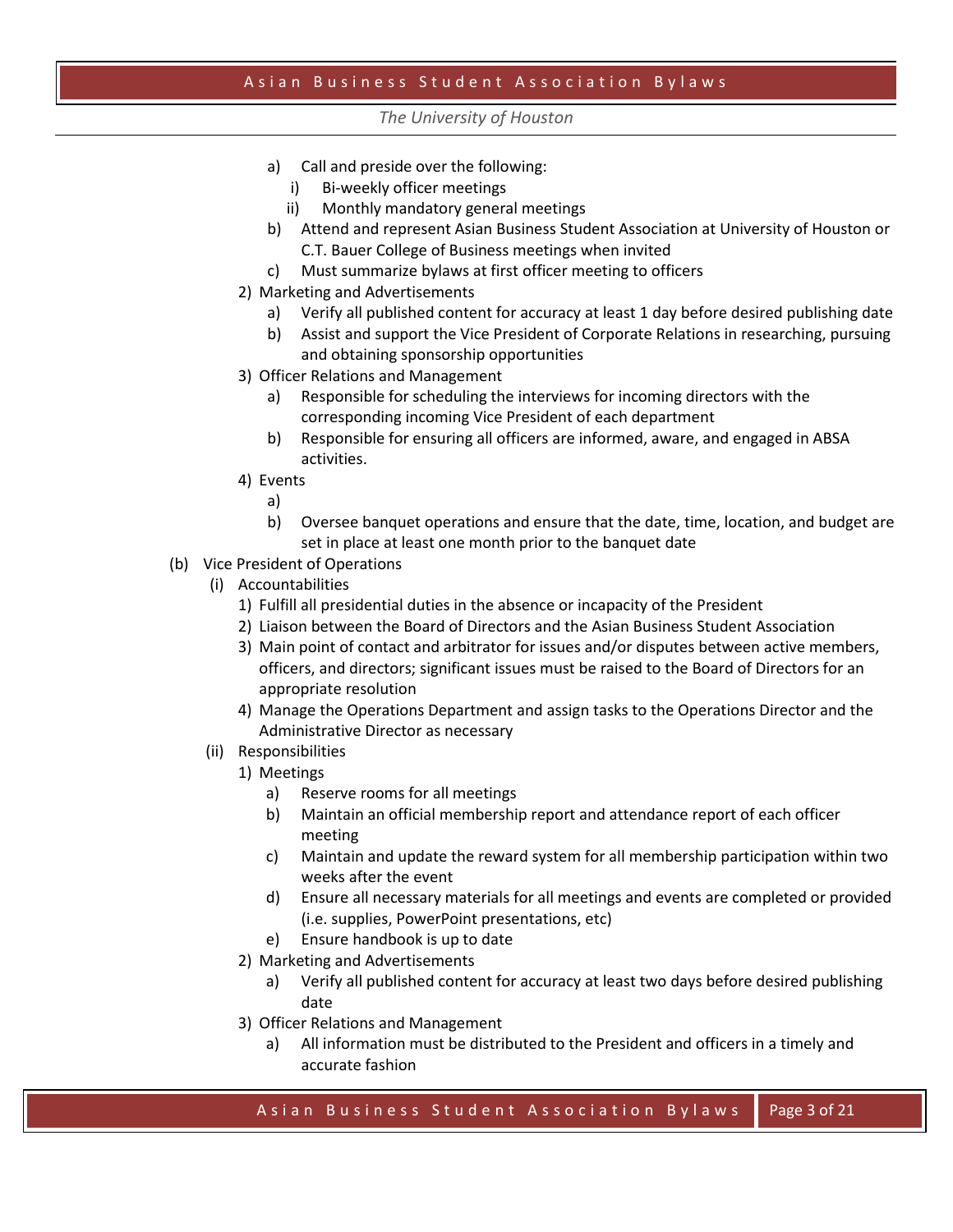- b) Support individual officers with their responsibilities in their absence or incapacity
- c) Maintain communication and transparency with the President in regards to the planning and execution of organizational operations
- 4) Events
	- a) Sole point of accountability for coordinating the end of the semester banquet with the other officers
- 5) Documentation
	- a) Maintain and update the A.B.S.A. database at the end of every semester, including current information regarding the founders, alumni, former and current officers, former and current directors, and current members
- (c) Vice President of Finance
	- (i) Accountabilities:
		- 1) Serve as the chief financial administrator for the Asian Business Student Association
		- 2) Hold ultimate accountability for the collection and distribution of all organization funds, including membership dues and other associated fees; tasked responsibility may be delegated to another officer
		- 3) Fulfill all Presidential duties as defined in ARTICLE IV: Section 4.02(a) in the absence or incapacity of the President and the Vice President of Operations
	- (ii) Responsibilities
		- 1) Officer Relations and Management
			- a) Provide reimbursement accordingly to policies set forth in Article XI, Section 11.04 for expenses directly attributable to the organization's operations within one week of receiving satisfactory documentation (i.e. receipt(s) to properly account for said remittance)
			- b) Initiate discussions as necessary with the Vice President of Operations to align cash flows with organizational operations requirements, including planning and funding of all A.B.S.A. membership offerings
		- 2) Events
			- a) Administer and oversee all fundraising operations for the organization and ensure proper accounting
			- b) Oversee and track budget for the end of semester banquet
		- 3) Documentation
			- a) Maintain accurate and current records regarding the financial state of the organization (including all monetary inflows and outflows related to operational and functional transactions)
			- b) Analyze existing organizational financials at the beginning of each semester and develop and track a semester budget plan, which is subject to President and Vice President of Operations approval
			- c) Provide budgets for all departments and their specific events and/or meetings at the beginning of the semester. Modifications to the budget throughout the semester are only allowed if they are approved by both the Vice President of Finance and the President.
			- d) Present an official financial report at each officer meeting for review and hold officers accountable for their variances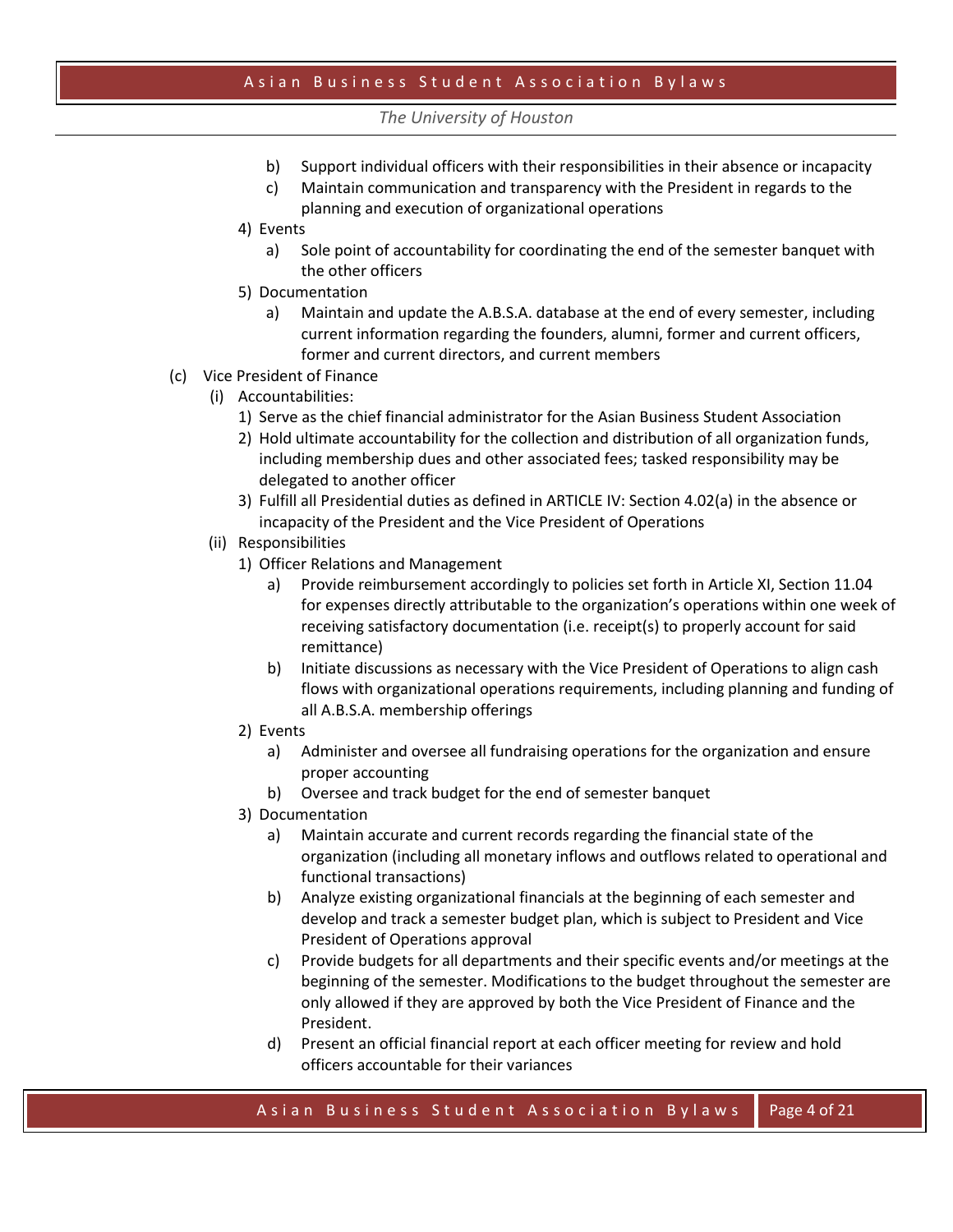- e) Present official financial records to the Board of Directors at the end of the semester (d) Vice President of Corporate Relations
	- (i) Accountabilities
		- 1) Serve as the liaison between corporate sponsors and the Asian Business Student Association
		- 2) Actively engage and build relationships with current and potential corporate sponsors
		- 3) Serve as administrator of the A.B.S.A. Evite account
		- 4) Accountable for making sure corporate directors are managing their responsibilities.
	- (ii) Responsibilities
		- 1) Meetings
			- a) Oversee the scheduling and coordinating of all corporate meetings and presentations
			- b) Coordinate with Vice President of Operations to ensure reasonable cost and timely arrangements for food, refreshments, and condiments at all A.B.S.A. corporate meetings and presentations
			- c) Send Evites for professional meeting invitations to all A.B.S.A. members
		- 2) Marketing and Advertisements
			- a) Review corporate sponsorship package each semester. Any changes to package require approval from the Board of Directors before distribution and failure to comply is subject to consequences determined by the Board.
			- b) Actively promote the organization at the Bauer Career Fair by fostering new corporate relationships, greeting existing corporate representatives and seeking further opportunities for sponsorship (i.e. retrieving business cards and securing contact information where possible)
			- c) Contact all corporate leads from Bauer Career Fair for which contact information was received within one week of the event and promote the organization
			- d) Ensure the A.B.S.A. Linked In account is updated with the most current news feed and information
			- e) Ensure that all outgoing email correspondence is verified by the President for accuracy and professional content
			- f) Ensure website and newsletter submissions are reviewed by the President within five days prior to the desired publishing date
		- 3) Officer Relations and Management
			- a) Provide a master schedule for corporate meetings and presentations to the Vice President of Marketing in a timely manner
			- b) Coordinate directly with the Vice President of Finance for approval of all transactions conducted by the corporate relations administration
		- 4) Events
			- a) Schedule and execute workshops for A.B.S.A. members based on relevant skills to better prepare for the corporate world
			- b) Provide resume feedback, career guidance, and general assistance to members seeking help
			- c) Professional Meetings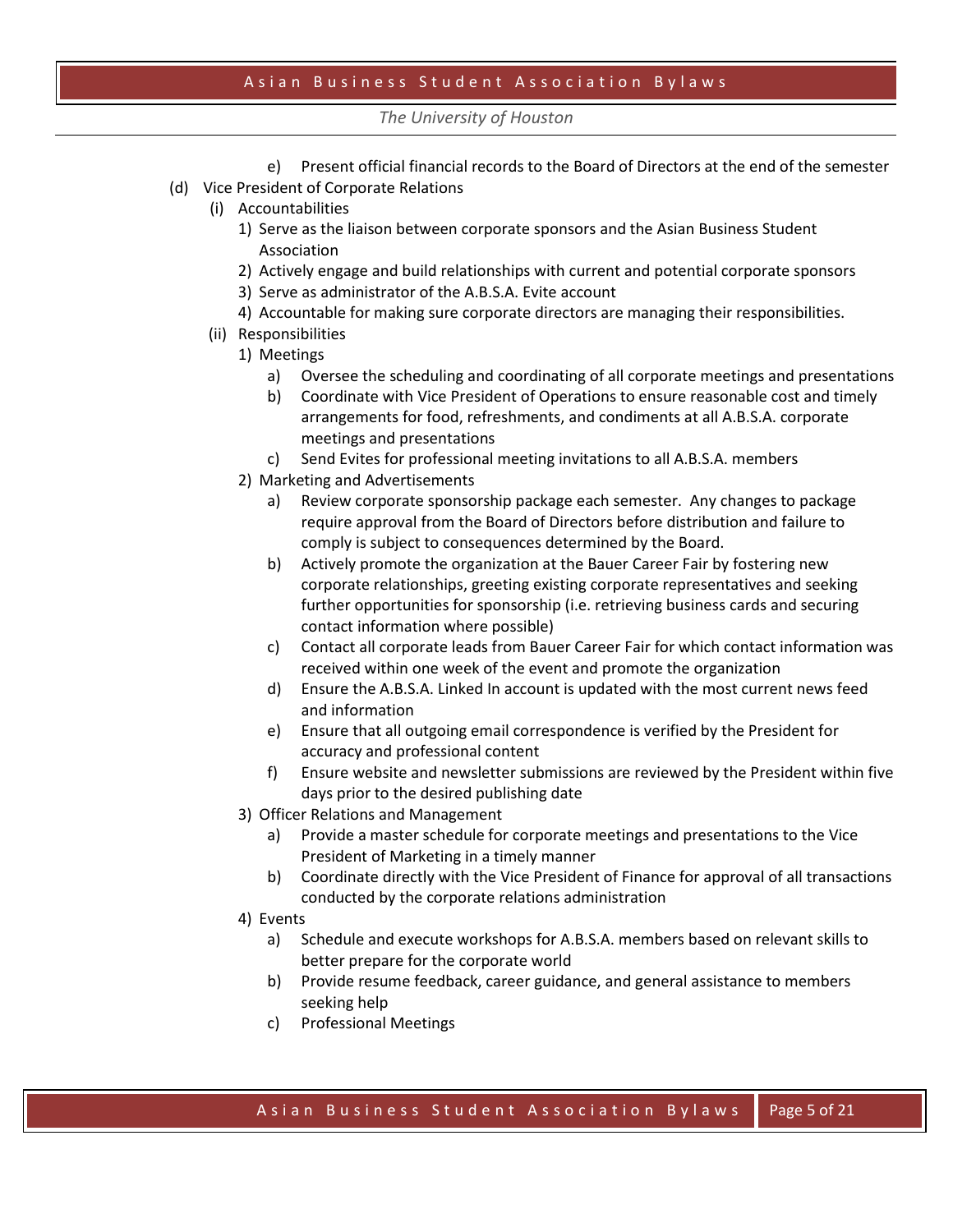- i) Two weeks prior to the scheduled presentation date, contact corporate representative to reconfirm their attendance and finalize food arrangements, presentation requirements, etc.
- ii) One week prior to the scheduled presentation date, contact corporate representative to reconfirm their attendance, request the names and titles of the individuals scheduled to attend, and reconfirm final food and presentation requirements, offering rescheduling options as needed
- iii) Send out "Thank You" correspondence to all corporate participants within one week after the presentation date and copy President on distribution
- 5) Documentation
	- a) Present at each officer meeting the master presentation schedule and complete details of the current week's corporate presentation/meeting, including date, time, refreshment arrangements, total cost, number of presenters, and the names and titles of the individual presenter(s)
- (e) Vice President of Public Relations
	- (i) Accountabilities
		- 1) Serve as the chief community outreach administrator for the Asian Business Student Association
		- 2) Serve as external relations liaison for prospective members
	- (ii) Responsibilities
		- 1) Meetings
			- a) Assist Vice President of Member Relations in organizing, planning, and executing organizational meetings
		- 2) Marketing and Advertising
			- a) Seek to establish and maintain relationships between A.B.S.A. and other student organizations on campus
			- b) Responsible for the recruitment of new members at the beginning of every semester
			- c) Update the Vice President of Operations about membership statistics before the fifth week into the semester (i.e. amount of new members recruited at the beginning of the semester)
			- d) Maintain and update the A.B.S.A. rush week bulletin board, presentation slides and any other related information intended to distribute to current and potential members (i.e. orientation packet)
			- e) Create and order flyers in coordination with the Vice President of Marketing, with the approval of the President prior to purchase and distribution
			- f) Organize, plan and execute two orientations with the approval of the Vice President of Operations and coordination of the Vice President of Marketing
		- 3) Officer Relations and Management
			- a) Coordinate with the Vice President of Operations to ensure reasonable cost and timely arrangements for food, refreshments, and condiments at all organizational member meetings and presentations
			- b) Coordinate with the Vice President of Finance for approval of all transactions conducted in the course of public relations and community service administrations
		- 4) Events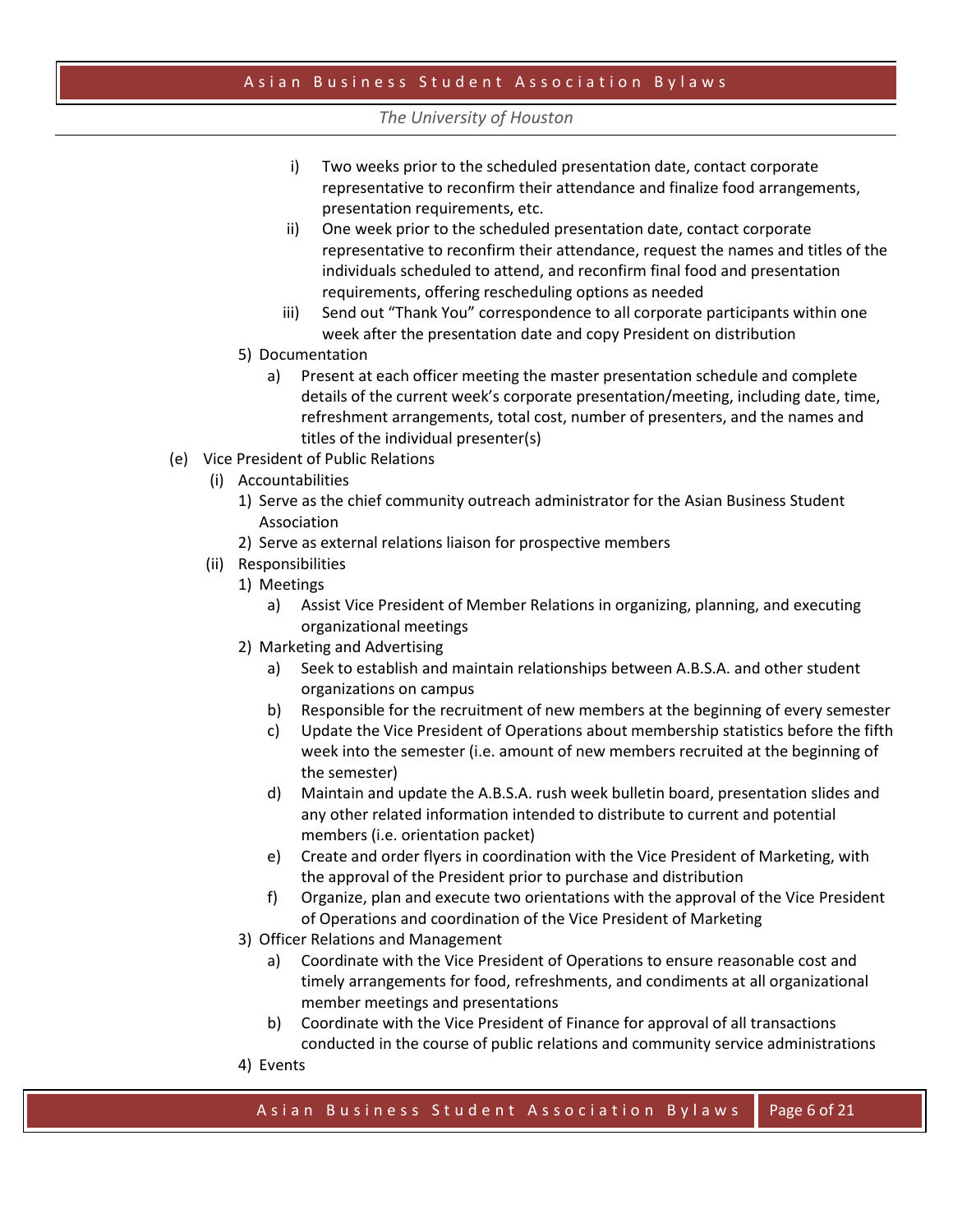- a) Class presentations
	- i) Create and maintain the master schedule for the first two weeks at the beginning of every semester
	- ii) Coordinate with professors and instructors for the dates and times permitted to present to students
	- iii) Must have at least two presenters for every class and represent A.B.S.A. in the best possible light
- b) Create, update, and distribute a master member meetings and events schedule in coordination with the Vice President of Marketing
- c) Organize, plan, and implement three community service events per semester
- d) Present at each officer meeting the community service event details, including date, time, location, refreshment and food arrangements and total cost
- 5) Documentation
	- a) Create a calendar with other major Bauer organization events to ensure A.B.S.A. events do not excessively overlap
	- b) Maintain and update a spreadsheet with Bauer staff's contact information, including name, email, phone, position, and responsibility
	- c) Maintain and update a spreadsheet with community services booked, including contact information, member turnout and feedback
- (f) Vice President of Member Relations
	- (i) Accountabilities
		- 1) Serve as the ambassador to the members of the Asian Business Student Association
		- 2) Oversee the Asian Business Student Association Family Program and ensure that quality assistance is given to all members
		- (ii) Responsibilities
			- 1) Meetings
				- a) Coordinate with the Vice President of Operations to ensure reasonable cost and timely arrangements for food, refreshments and condiments at all organizational member meetings and presentations
			- 2) Marketing and Advertisements
				- a) Maintain communication with the Family Director for all informational media that is sent out to members of the mentorship program. All media must be approved by the President and Vice President of Operations.
			- 3) Officer Relations and Management
				- a) Coordinate with the Vice President of Finance for approval of all transactions conducted in the course of member relations administration
				- b) Coordinate with the Family Director to maintain and update the reward system related the A.B.S.A. Family Mentorship Program
			- 4) Events
				- a) Coordinate with the Social Director to organize, plan and execute at least one organizational social-related activity per month
				- b) Coordinate with the Vice President of Operations in regards to resources and scheduling
			- 5) Documentation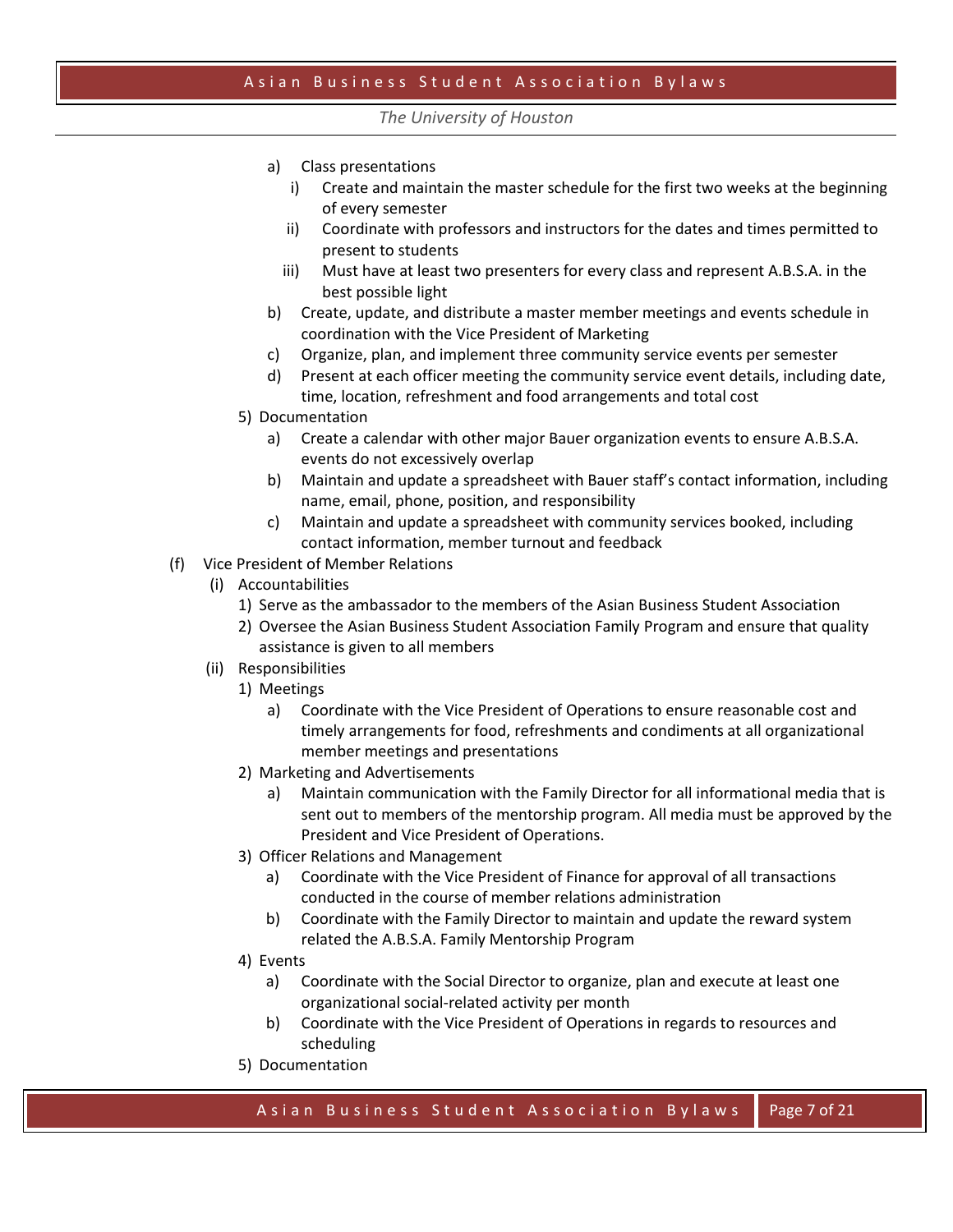- a) Create surveys to acquire member feedback before the last month of every semester
- b) Provide bi-weekly updates about the status of the A.B.S.A. Family Mentorship Program to the officers, including event details, attendance and any other information relating to the Member Relations Department
- c) Maintain a database for mentors and mentees, including former members of the A.B.S.A. Family Mentorship Program. Distribute database to Board of Directors at the end of the semester, with statistics of new mentees and active participation in all events.
- (g) Vice President of Marketing
	- (i) Accountabilities
		- 1) Serve as the chief information liaison for the Asian Business Student Association
		- 2) Administer information flows between A.B.S.A. officers, members, and any outside organizations required by the officers
		- 3) Serve as administrator for the A.B.S.A. Facebook Page and create all Facebook events
	- (ii) Responsibilities
		- 1) Marketing and Advertisements
			- a) A.B.S.A. newsletter
				- i) Prepare newsletter draft based on information contained in the master events schedule
				- ii) Email draft to the Vice President of Operations by Friday
			- iii) After initial review, email draft to the President by Saturday for review
			- iv) Distribute newsletter by the following Sunday
			- b) Oversee the transmission of all email distributions to A.B.S.A. members in a timely fashion through MailChimp account, including the weekly A.B.S.A. newsletter
			- c) Maintain all content on the A.B.S.A. website
			- d) Coordinate with the Vice President of Corporate Relations to continually ensure the Sponsor page on the website is current and in accordance with the purchased sponsorship packages
			- e) Develop and publish valid content proposals as directed by the Vice President of Operations or the President within three days of receipt
			- f) Ensure proposal, blurb, or informational news content to be posted on the A.B.S.A. website is delivered to the President a minimum of three days prior to the desired publishing date
			- g) Update all social media with all A.B.S.A. events, including Facebook and Twitter
		- 2) Officer Relations and Management
			- a) Create, update, and distribute a master events schedule in coordination with all of the officers
		- 3) Events
			- a) Assist the Vice President of Public Relations with Rush week and Orientation
			- b) Assist the Vice President of Corporate Relations with corporate functions and Career Fair events
			- c) Assist the Vice President of Member Relations with A.B.S.A. Family, socials and intramural sports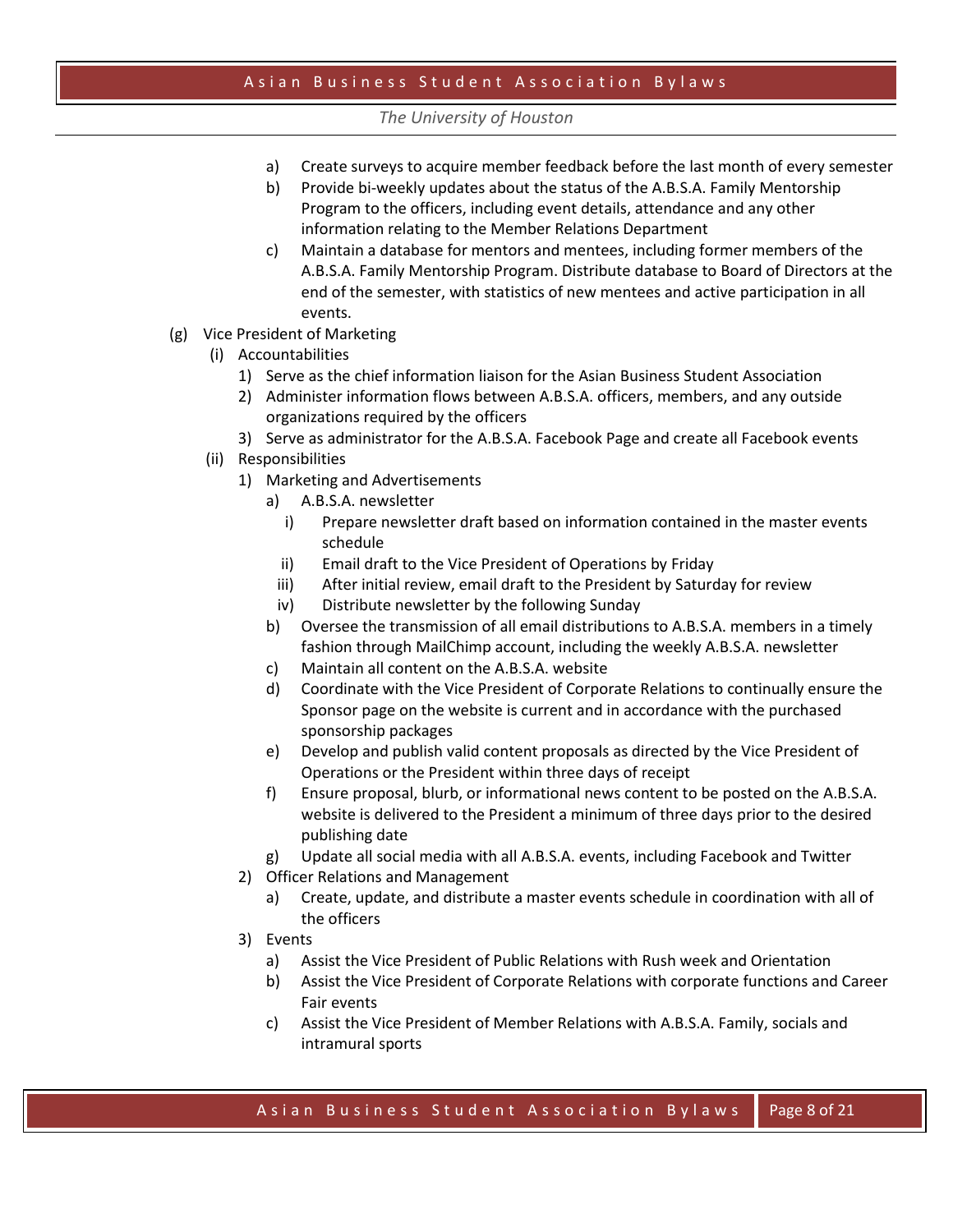- d) Ensure that all events have appropriate physical informational media and documentation needed and of sufficient quantity and quality
- 4) Documentation
	- a) Responsible for the documentation of all events and maintenance of all photo records
	- b) Ensure A.B.S.A. information is current with Bauer records and represents the organization in the best possible light, including Bauer organizations website information, Power Point on the monitors under the AIM ticker, and any information to the public and alumni sent from Bauer
- Section 4.03 Qualifications to Hold Office
	- (a) President
		- (i) Good standing with the University of Houston
		- (ii) Student in C.T. Bauer College of Business
		- (iii) Active member of the Asian Business Student Association
		- (iv) Previous officer of the Asian Business Student Association
	- (b) Vice President of Operations
		- (i) Good standing with the University of Houston
		- (ii) Student in C.T. Bauer College of Business
		- (iii) Active member of the Asian Business Student Association
		- (iv) Previous officer or director of the Asian Business Student Association
	- (c) Other officer positions
		- (i) Good standing with the University of Houston
		- (ii) Active member of the Asian Business Student Association
		- (iii) Previous Director of the Asian Business Student Association. Exceptions require Board approval.
	- (d) Director
		- (i) Good standing with the University of Houston
		- (ii) Active member of Asian Business Student Association
- Section 4.04 Selection of Officers
	- (a) The President, Vice President of Finance, Vice President of Corporate Relations, Vice President of Public Relations, Vice President of Member Relations, and Vice President of Marketing will be elected each semester.
	- (b) The Vice President of Operations will be nominated by the outgoing President and elected by the Board of Directors. The Vice President of Operations is also subject to undergo an interview process, determined and facilitated by the Board of Directors.
	- (c) Elections are held at the end of each Fall/Spring semester and shall take place at a regularly scheduled meeting of the organization with at least one week's notice.
	- (d) One Board of Directors member and at least two founding members or other individuals not involved in the current semester's operations (current officers and directors) chosen by the Board of Directors will count the ballots at the end of the election.
	- (e) Nominations for officers shall be made at the regular meeting immediately preceding the election. Members may nominate themselves for an office.
	- (f) Officers shall be elected by majority vote. If no candidate receives a majority vote, a runoff election shall be held between the two candidates receiving the highest number of votes. In the event of a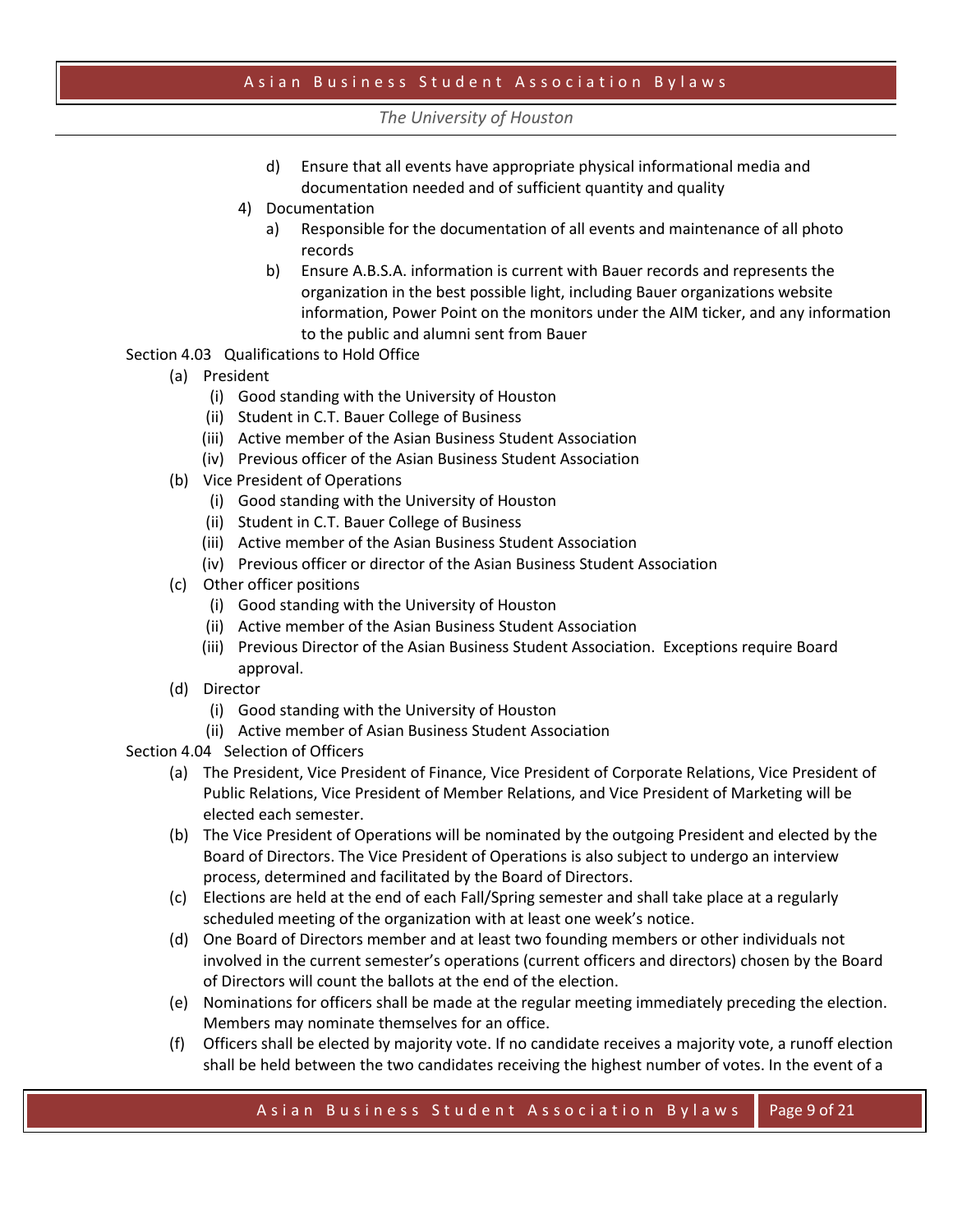### *The University of Houston*

tie, there shall be a revote. If the result of the revote is still a tie, the Board of Directors will decide based on a majority vote.

- (g) Votes shall be cast by secret ballot. When there is only one candidate for an office, a motion may be made to elect the candidate by acclamation.
- (h) The President, Vice President of Operations and Vice President of Finance may not hold office for the same position for more than one consecutive semester.
- (i) All other Vice Presidents may not hold office for the same position for more than two consecutive semesters.
- Section 4.05 Removal of Officers
	- (a) Officers may be removed from office for cause. To initiate a removal election, a petition signed by two-thirds of the officers must be submitted at an officer meeting and a recall vote shall be taken at the next officer meeting.
	- (b) The officer subject to removal shall be given a written notice of the removal at least 72 hours prior to the meeting at which the removal vote will be held and shall be given an opportunity to provide a defense.
	- (c) The Chairman of the Board must be notified and preside over the removal meeting.
	- (d) A two-thirds vote from the current officers is required to remove an officer.
- Section 4.06 Officer Vacancy
	- (a) If the position of President becomes vacant as the result of resignation, ineligibility, or removal, the Vice President of Operations shall resume the office of the President.
	- (b) Vacancies in any other elected office shall be filled by an election held at the officer meeting following the vacancy announcement. Nominations may only be made by the officers. The President may appoint an interim officer to fill the vacancy until the election is held.
- Section 4.07 Directors
	- (a) Duties
		- (i) All directors are required to attend at least 75% of all ABSA meetings and events and all events in their corresponding department, unless given permission for an excused absence by their corresponding Vice President. The corresponding Vice President is responsible for keeping track of their attendance. The consequences of not adhering to the minimum attendance requirement will be determined by the Board.
		- (ii) All directors are required to ensure their department is maintained within budget (determined per semester).
		- (iii) Address director vacancies\* For any vacant direction positions that may come up during the semester, a social committee can be set in place to delegate duties amongst other active directors. Alternatively, the President and VP can interview to fill role.
	- (b) Administrative Director (Operations Department)
		- (i) Assist VP of Operations in maintaining the contact list of alumni, A.B.S.A. founders, and current officers and directors
		- (ii) Assist the VP of Operations with maintaining current members' participation points and contact information
		- (iii) Update member points twice a month and provide to the Vice President of Member Relations and Family Director for review
		- (iv) Collect dues and applications with the Accounting Director, in the event that the Vice President of Operations and/or Vice President of Finance are unavailable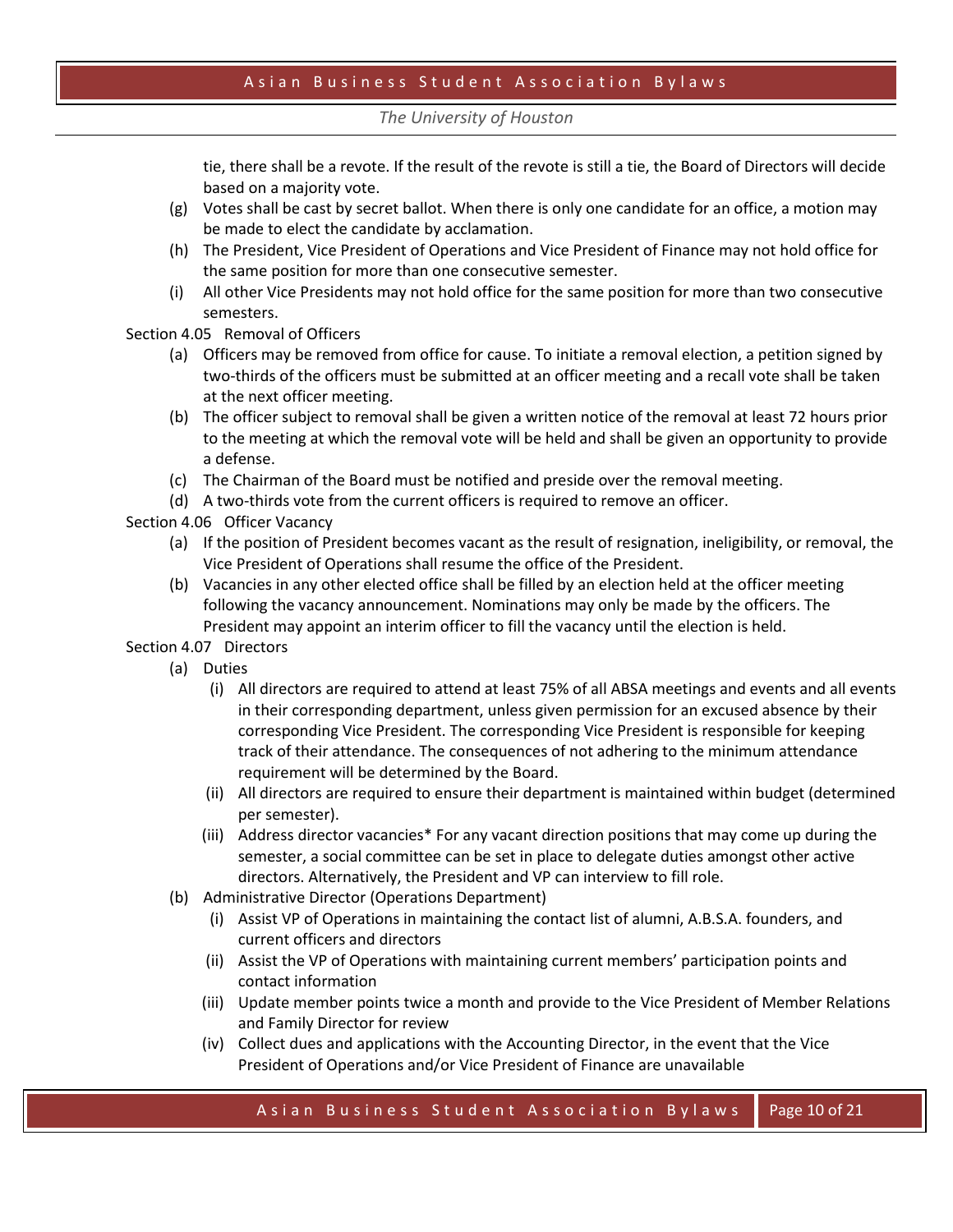- (v) Send all board of directors a "snap shot" of events monthly.
- (c) Operations Director (Operations Department)
	- (i) Assist the Vice President of Operations with planning and execution of all general member meetings and the end of semester banquet
	- (ii) Develop agenda and corresponding presentations for officer and member meetings for the Vice President of Operations
	- (iii) Update directors and officers bi-weekly with duties and events, as directed by the Vice President of Operations
	- (iv) Order and provide any necessary food, refreshments, condiments, supplies, and equipment necessary for all organization meetings and events
	- (v) Record minutes for all officer meetings and prepare a summary to distribute or share with the officers and membership as necessary
	- (vi) Distribute member T-shirt and maintain corresponding records
	- (vii) Maintain all physical inventory (assets of ABSA)
- (d) Accounting Director (Finance Department)
	- (i) Assist the Vice President of Finance and Fundraising Director with finance duties throughout the semester as needed
	- (ii) Assist Vice President of Finance with budgets for all events and meetings
	- (iii) Collect dues and applications with the Administrative Director, in the event that the Vice President of Operations and/or Vice President of Finance are unavailable
	- (iv) Maintain account balance and update the Vice President of Finance every week
	- (v) Keep track of reimbursements
	- (vi) Provide officers and directors with vouchers for reimbursement within 3 business days after an official request is made via e-mail and record the issuance of the voucher in a spreadsheet shared with the Vice President of Finance
	- (vii) Uphold all internal control policies in regards to the financial procedures and account balances.
- (e) Fundraising Director (Finance Department)
	- (i) Assist the Vice President of Finance and Accounting Director with finance duties throughout the semester as needed
	- (ii) Organize, plan, and execute all A.B.S.A. fundraising events, including bake sales
	- (iii) Present to the Vice President of Finance before each officer meeting about fundraising event details, including date, time, location, refreshment arrangements and total cost
	- (iv) Communicate with the Vice President of Marketing before every fundraising event to create a marketing plan
	- (v) Notify officers and directors of fundraising events at least three weeks in advance
	- (vi) Promote member involvement in fundraising events.
	- (vii) Collect donations for bake sales and other fundraising events
	- (viii) Create and maintain a spreadsheet to document donations for each fundraising event
	- (ix) Ensure all rules set forth by the Fire Marshall are followed at every bake sale
	- (x) File and maintain current food permit
- (f) Corporate Director (Corporate Relations Department) (Three total)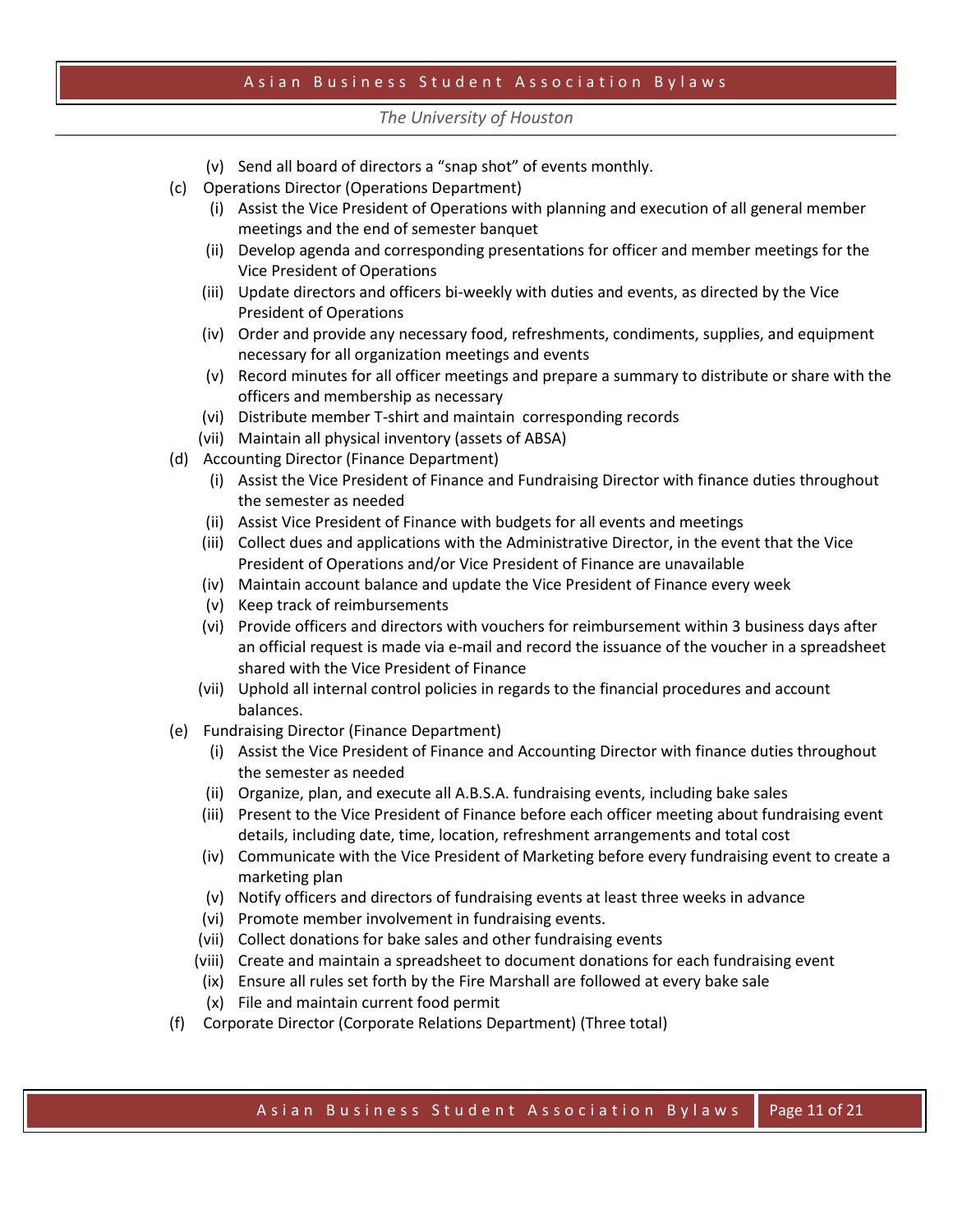- (i) Assist the Vice President of Corporate Relations with organizing, planning, and execution of all corporate meetings and events, including the set-up and clean up, gathering a task force to help, and maintaining the budget for all food and refreshments
- (ii) Coordinate with the Vice President of Operations to ensure all corporate meetings have a room booked at the correct date and time, with necessary orders for food and refreshments
- (iii) Report to the Vice President of Corporate Relations with all status updates and related information for the corporate relations department
- (iv) Pursue sponsorship opportunities and obtain at least three new sponsors by the end of every semester
- (v) Obtain all necessary equipment and materials for corporate meetings and events, including the presentation, projector, microphone, etc.
- (vi) Create presentation(s) for all corporate meetings and events, with the approval of the Vice President of Corporate Relations
- (vii) Send "Thank You" emails or letters to corporate representatives who sponsor A.B.S.A. and/or present/attend corporate meetings and events
- (viii) Maintain record of contact information for all corporate representatives who present and attend meetings and events. Distribute information to members and encourage them to send follow up thank you emails.
- (ix) Report to the Vice President of Corporate Relations with all status updates and related information for the corporate relations department
- (x) Organize, plan, and execute at least one professional networking event involving alumni each semester; coordinate with the Vice President of Operations and Vice President of Corporate Relations in regards to scheduling and resources
- (xi) Research and maintain a spreadsheet of conferences, competitions, internship and job opportunities in relation to the business majors provided at C.T. Bauer College of Business; coordinate with the Vice President of Marketing to post on the A.B.S.A. website, with the approval of the Vice President of Corporate Relations and the Vice President of Operations
- (xii) Maintain a list of current active members who have received internships or jobs.
- (xiii) Organize, plan, and execute at least two workshops every semester to develop A.B.S.A. professionally and better prepare them for the corporate world
- (xiv) Build relationships with active members and assist with professional development (i.e. resume review, mock interviews, internship preparation, etc.)
- (g) Community Service Director (Public Relations Department)
	- (i) Organize, plan, and execute at least three community service events for A.B.S.A.. during the semester
	- (ii) Notify all officers and directors of community service events at least two weeks in advance
	- (iii) Assist the Recruiting Director with orientation, rush week, and class presentations
- (h) Recruiting Director (Public Relations Department)
	- (i) Oversee the Rush Week table
	- (ii) Create and oversee distribution of recruiting flyers during the first week of school in coordination with the Vice President of Marketing
	- (iii) Organize, plan, and execute class presentations with the Vice President of Public Relations for the first two weeks at the beginning of every semester; coordinate with professors for dates and times available and permitted, with approval from the Vice President of Public Relations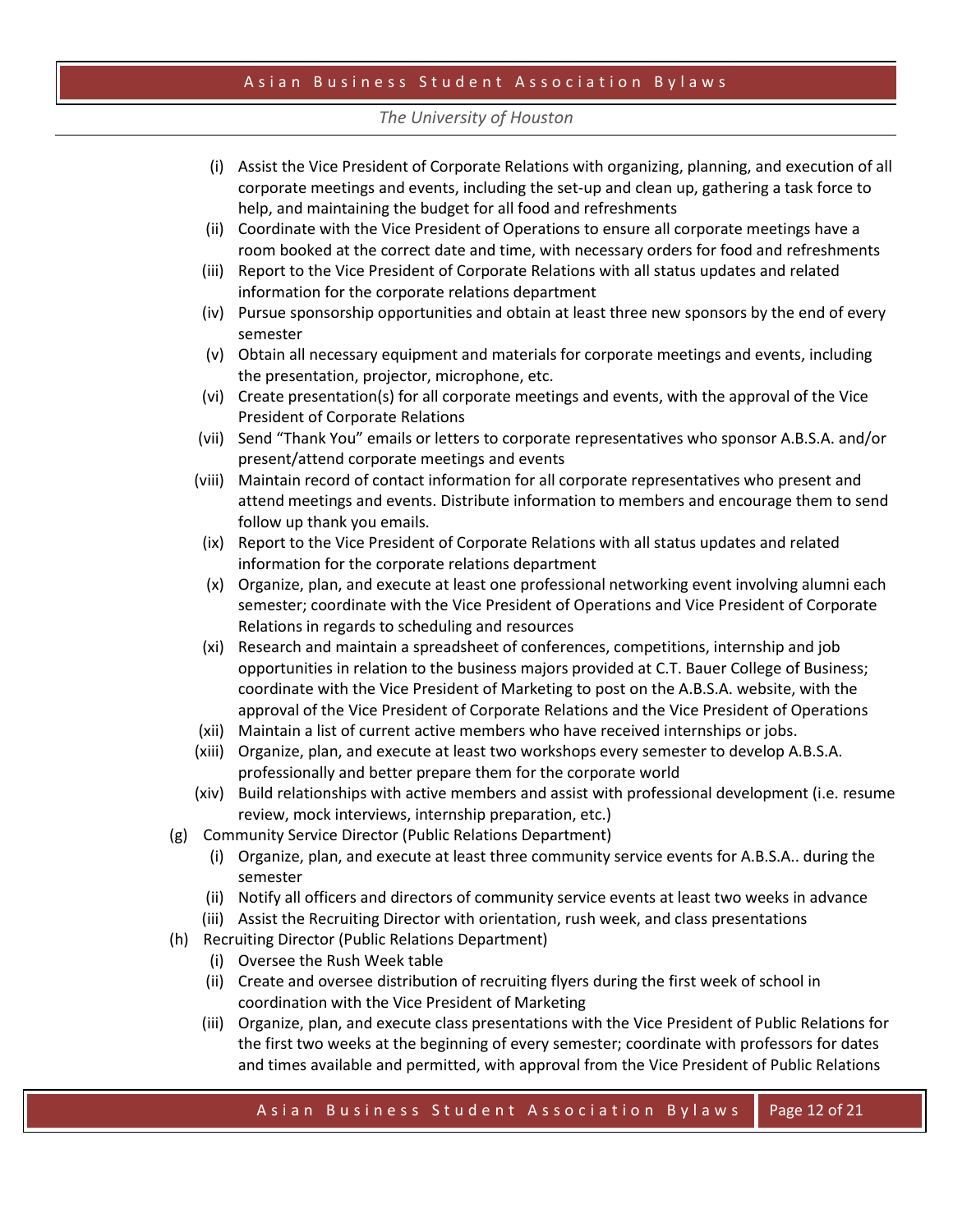- (i) Family Director (Member Relations Department)
	- (i) Ensure all A.B.S.A. Family Mentorship Rules and Guidelines are upheld and all actions taken are to further the mission and purpose of the program
	- (ii) Organize, plan, and execute the A.B.S.A. Family Mentorship Program Mixer to allow new members to network with mentors and previous mentees to determine arrangement of the new families for the semester. The mixer must be held near the beginning of the semester and the mentors must be given a notice at least two weeks prior to the event.
	- (iii) Organize, plan, and execute the A.B.S.A. Family Field Day every semester
	- (iv) Coordinate with the Vice President of Member Relations to plan, organize and execute a individual family reunion before the Family Field Day social
	- (v) Coordinate with the Vice President of Member Relations to plan, organize and execute one family social per month (separate from the A.B.S.A. organizational social planned by the Social Director)
	- (vi) Collect and maintain all mentor applications every semester
	- (vii) Collect and maintain all Mentor/Mentee Guideline Agreement Forms
	- (viii) Update the mentor application and agreement forms if necessary
	- (ix) Coordinate with the Head of Household for every family to track mentor and mentee attendance and involvement, as well as plan family socials
	- (x) Maintain and update a record of all current and former mentors contact information
	- (xi) Recruit mentees and mentors every semester
	- (xii) Monitor activities for the four families: Calhoun, Cullen, Elgin and Scott via their email updates sent within the family and family Facebook pages
	- (xiii) Coordinate with the Vice President of Member Relations to maintain and update the family program's reward system to ensure all members in the program have updated points towards Family of the Semester (family with the highest points at the end of the semester)
- (j) Social Director (Member Relations Department)
	- (i) Assist the Family Director with all tasks as necessary
	- (ii) Assist the Family Director organize, plan, and execute A.B.S.A. Family Field Day
	- (iii) Organize, plan, and execute one social per month during the semester
	- (iv) Organize, plan, and execute one social following both of the orientations at the beginning of the semester
	- (v) Coordinate with the Vice President of Marketing to create and distribute flyers for the orientations and back to school socials
	- (vi) Notify all officers and directors of socials at least three weeks in advance, including date, time, location, total cost, and necessary assistance or equipment
- (k) Athletics Director (Member Relations Department)
	- (i) Assist the Family Director with all tasks necessary
	- (ii) Assist the Family Director to organize, plan, and implement A.B.S.A. Family Field Day
	- (iii) Coordinate intramural sports activities, with approval from Vice President of Member Relations
	- (iv) Maintain and update the master game schedule and coordinate with the Vice President of Marketing to post on the A.B.S.A. website and A.B.S.A. Newsletter, with the approval of the Vice President of Member Relations
	- (v) Keep track of registration deadlines and guidelines for intramural sports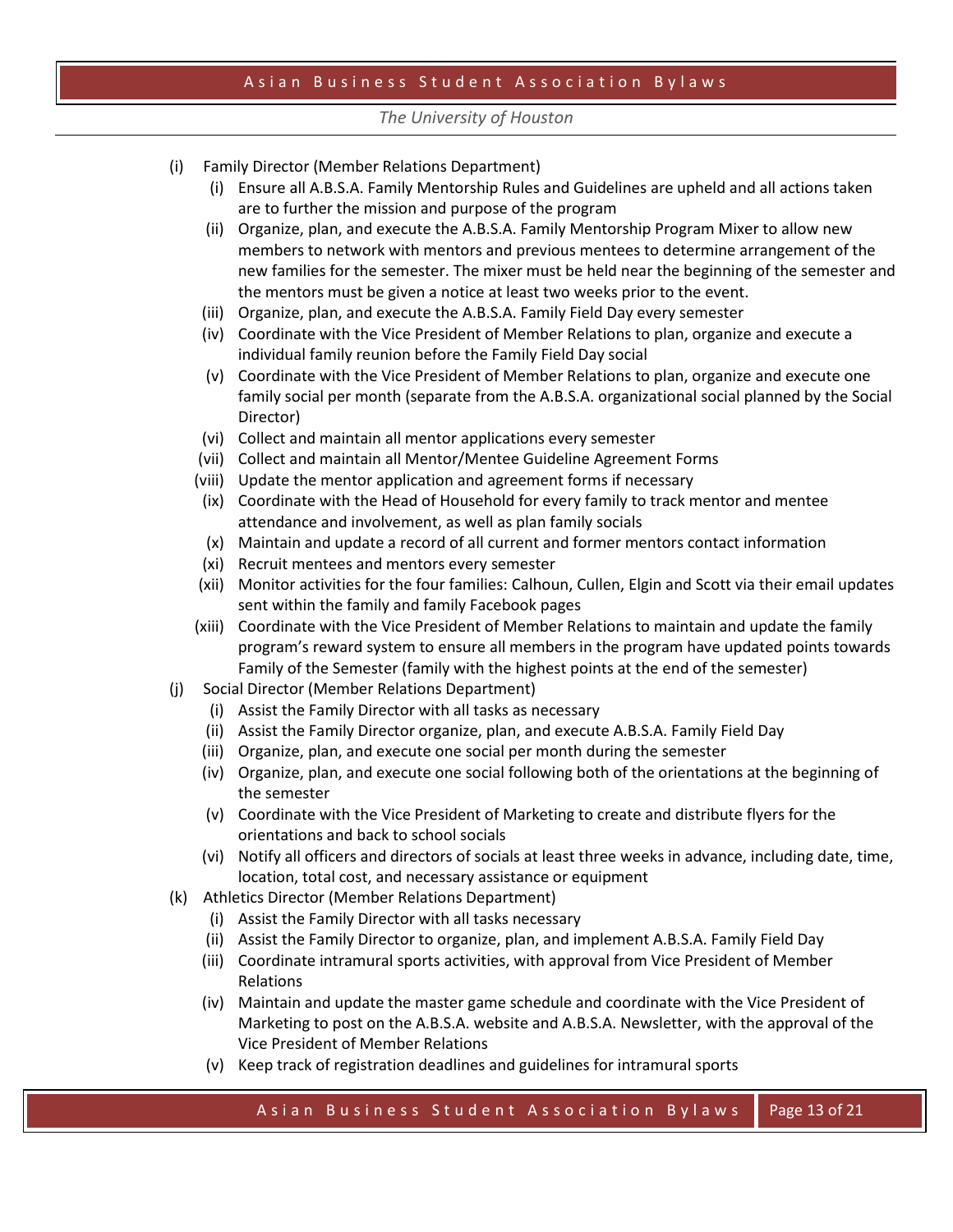### *The University of Houston*

- (vi) Prepare waivers and registration forms
- (vii) Recruit members/players for A.B.S.A.'s teams
- (viii) Appoint a team captain for every intramural sports team and related practice sessions as necessary
- (ix) Ensure the team captain attends the Team Captain Meeting held the first Monday of the beginning of each sport's season
- (x) Document attendance and participation and forward the list of victorious games and associated team players to the Vice President of Marketing for acknowledgement via A.B.S.A. Newsletter and website
- (l) Communications Director (Marketing Department)
	- (i) Create and distribute A.B.S.A. Newsletter every Sunday for the upcoming events at least two weeks in advance
	- (ii) Create and post Facebook events for upcoming organizational events
	- (iii) Obtain current event information from all officers for the Newsletter and website at least three days prior to the distribution
- (m) Media Director (Marketing Department)
	- (i) Document of all organizational meetings and events through photography
	- (ii) Update and maintain picture files of the current and former semesters
	- (iii) Maintain online photo gallery, to include coverage of all A.B.S.A. events
	- (iv) If the Historian is unavailable to attend an event, ensure a replacement photographer and obtain approval from the Vice President of Marketing prior to the event
	- (v) Upload pictures to Facebook and the A.B.S.A. website within a week after the event.
- (n) Webmaster (Marketing Department)
	- (i) Maintain A.B.S.A. website
	- (ii) Post events at least one week in advance on the website
	- (iii) Ensure links, shortcuts, and other buttons work on the website
	- (iv) Ensure all information posted is current
	- (v) Ensure sponsor logos are current and posted according to their sponsorship package status
	- (vi) Update all officer and director photos and related information before the first organizational meeting of the semester

#### Section 4.08 Selection of Directors

- (a) All director positions are filled through an application and formal interview process with the corresponding outgoing Vice President for that department and the incoming Vice President of Operations and President. Applications should be submitted after the election. All directors must be active members of Asian Business Student Association.
- (b) A director may not remain in the same position for more than two consecutive semesters.
- (c) The selection of directors should be completed before the end of semester banquet.
- (d) Upon the approval of the President and Vice President of Corporate Relations, there may be two Corporate Directors for that semester.

### **Article V. THE A.B.S.A. FAMILY PROGRAM**

- Section 5.01 The purpose of the Asian Business Student Association Family Mentorship Program is to cultivate leadership skills and philanthropy amongst its members, while providing guidance and support to ensure professional and academic success.
- Section 5.02 Only the following names may be used in reference to the mentorship program: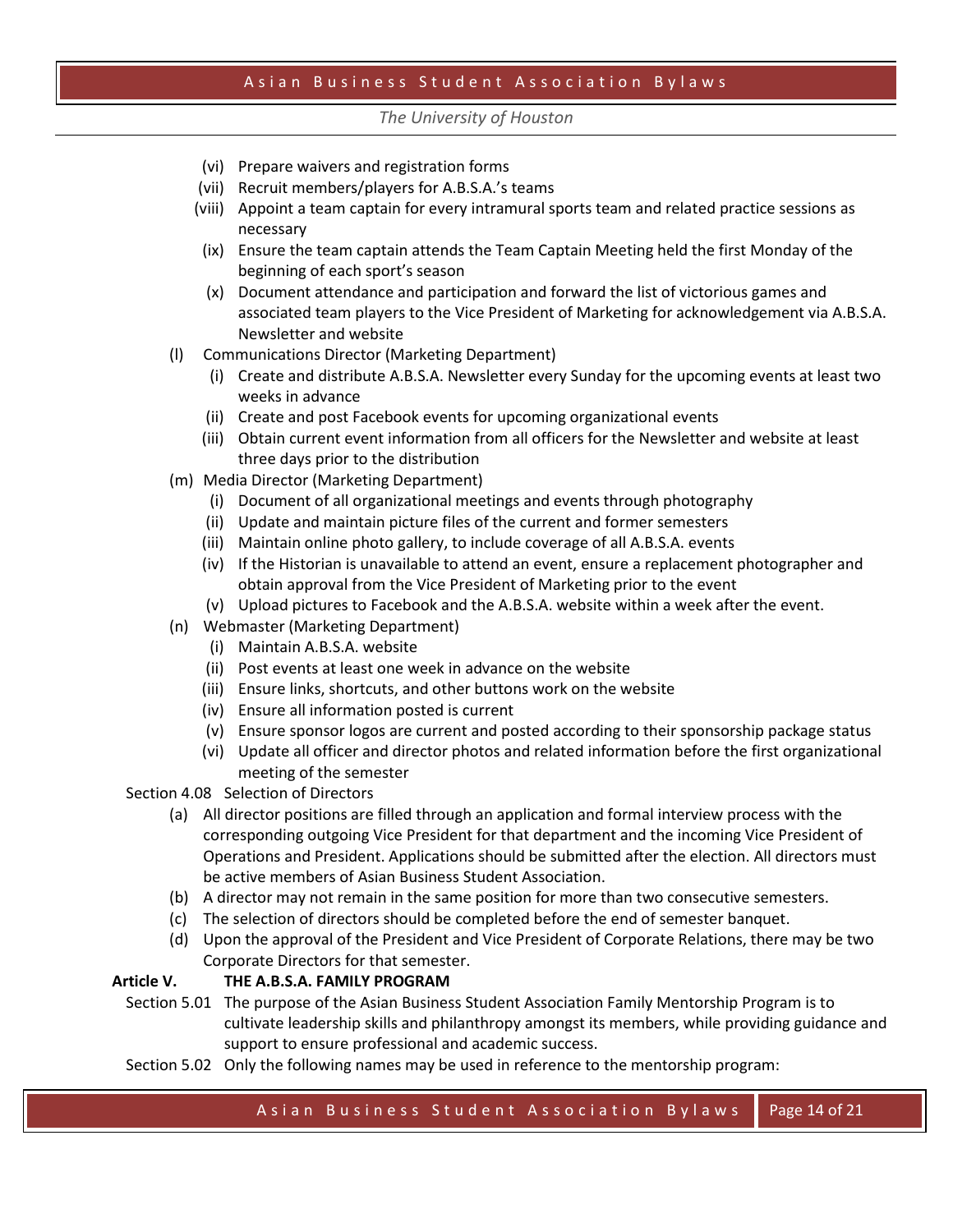*The University of Houston*

- (a) Asian Business Student Association Family Mentorship Program
- (b) A.B.S.A. Family Mentorship Program
- (c) A.B.S.A. Family

Section 5.03 Structure

- (a) There are four families in the A.B.S.A. Family, and they are as follows:
	- (i) Calhoun
	- (ii) Cullen
	- (iii) Elgin
	- (iv) Scott.
- (b) Each family has a minimum of five mentors, one of which will be the Head of Household
- Section 5.04 Mentor Selection, Qualifications and Guidelines
	- (a) Selection Process for New Mentors:
		- (i) Interested family members should complete a Mentor Application Form a week prior to the current semester's Family Mixer.
		- (ii) The VP of Member Relations and the Family Director collects all applications and meets with the President and the VP of Operations to select the new mentors for the semester.
		- (iii) The VP of Operations must send a list of selected mentors and their applications to the Chairman of the Board before the date of the Family Mixer. The Board of Directors is required to review their selections and has the right to inquire about the ability of each candidate and overrule the officers' decision if a candidate should be deemed unfit for the role.
		- (iv) New mentors are announced during the semester's Family Mixer.
	- (b) The Head of Household must be self-nominated and elected by each family's current mentors, based on the flexibility and availability of their work and/or school schedule. The Head of Household cannot hold the position for more than two consecutive semester.
	- (c) Requirements
		- (i) Mentors can be alumni, seniors, juniors, or sophomores
		- (ii) Mentors must be a former member of their A.B.S.A. family
		- (iii) Mentors must be in good standing with the University
		- (iv) Mentors must sign the Mentor/Mentee Guidelines Agreement Form
	- (d) Guidelines
		- (i) Mentors must be committed to the A.B.S.A. Family
		- (ii) Mentors are encouraged to assist mentees with professional and academic questions or concerns
		- (iii) Mentors should maintain a professional relationship with their mentees
- Section 5.05 Mentee Qualifications and Guidelines
	- (a) Mentees must be a former or current member of A.B.S.A.
	- (b) Mentees are encouraged to be committed to the A.B.S.A. Family Mentorship Program in order to obtain a meaningful experience
	- (c) Mentees are encouraged to approach their mentors with professional and academic questions or concerns
	- (d) Mentees must maintain a professional relationship with their mentors
	- (e) Mentees must sign the Mentor/Mentee Guidelines Agreement Form
- Section 5.06 Head of Household
	- (a) Maintain the Facebook page for the corresponding family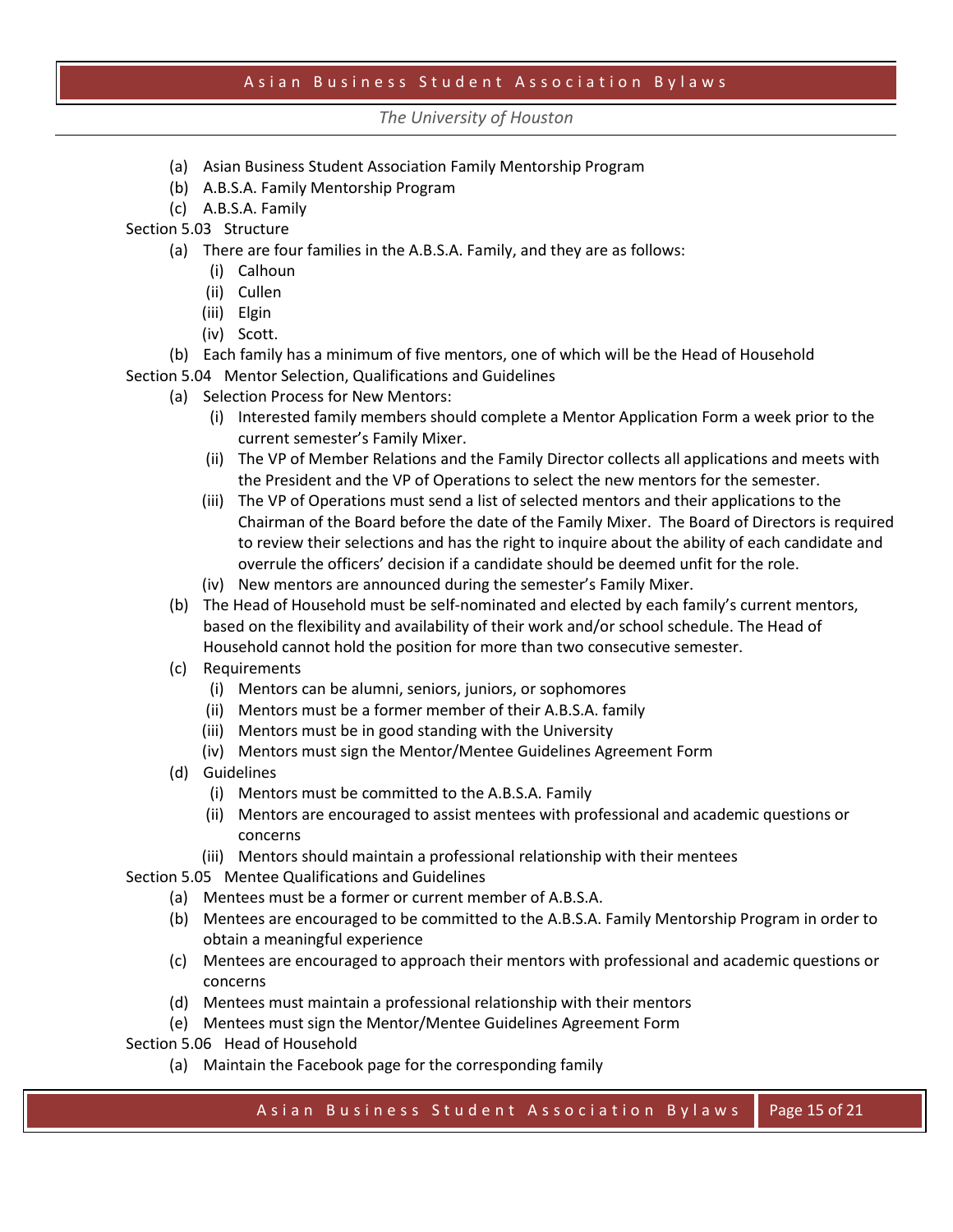### *The University of Houston*

- (b) Update A.B.S.A. events for the mentees and mentors weekly
- (c) Encourage and keep track of mentor and mentee involvement
- (d) Report to the Family Director about mentor and mentee involvement bi-weekly
- (e) Coordinate with the other mentors to organize, plan and execute at least two family socials in the semester, with the approval of the Vice President of Member Relations and Family Director

### Section 5.07 Rules

- (a) While deciphering the population of new members into families, aside from the members' individual family preferences, the Vice President of Member Relations and Family Director must consider the diversity and balance in each family based on the following factors: student classifications, genders, and majors. The number of members and mentees per family should also be balanced between the families. The factors listed are only used to maintain the diversity in each family to enhance the experience for mentees.
- (b) Mentees must be encouraged to attend and given notice (or a reminder) of A.B.S.A./A.B.S.A. family events at least five days prior to the events.
- (c) Mentors and mentees must complete formal applications in order to be accepted into the A.B.S.A. Family Mentorship Program.
- (d) New procedures and rules cannot be implemented without the formal approval from the Board of Directors with a unanimous vote.
- (e) If inappropriate behavior or misconduct is displayed by either a mentor or mentee, they can be subject to probation from A.B.S.A. Family events. Further consequences can be determined and must be agreed upon by the Vice President of Member Relations, Vice President of Operations, and President.
- (f) Mentors and mentees must be notified of any Family events planned by the Member Relations Department at least three weeks prior to the event.
- (g) For Family Field Day, the scorekeepers of the event must include one individual not involved in current operations along with the Family Director. Disputes about the score must be settled by the Vice President of Member Relations with the 4 Head of Households. Mentors must maintain professionalism and positive encouragement with the mentees and are responsible for negative disputes amongst mentees. The purpose of Family Field Day is to build and enhance unity and relationships within each family, not to develop negative competition amongst the families.

#### **Article VI. HONORARY MEMBERS**

- Section 6.01 The organization shall have Honorary Members who do not meet the criteria as stated in ARTICLE VIII. The purpose of Honorary Members is to involve members of the community with the organization.
- Section 6.02 Honorary Members shall have all membership privileges except the right to vote or hold office. Honorary membership is attained only through invitation by governing officers of the organization. Invitations for Honorary membership must have the approval of the President and the Chairman of the Board.

#### **Article VII. FACULTY ADVISOR**

- Section 7.01 The Faculty Advisor selected by the organization serves as a liaison between A.B.S.A. and the University of Houston.
- Section 7.02 When violations of the UH student handbook occur, the Faculty Advisory may call a mandatory officer meeting with the Board of Directors to resolve the issue. Officers are encouraged to present their case to the Faculty Advisor so that the Faculty Advisor may rectify the situation.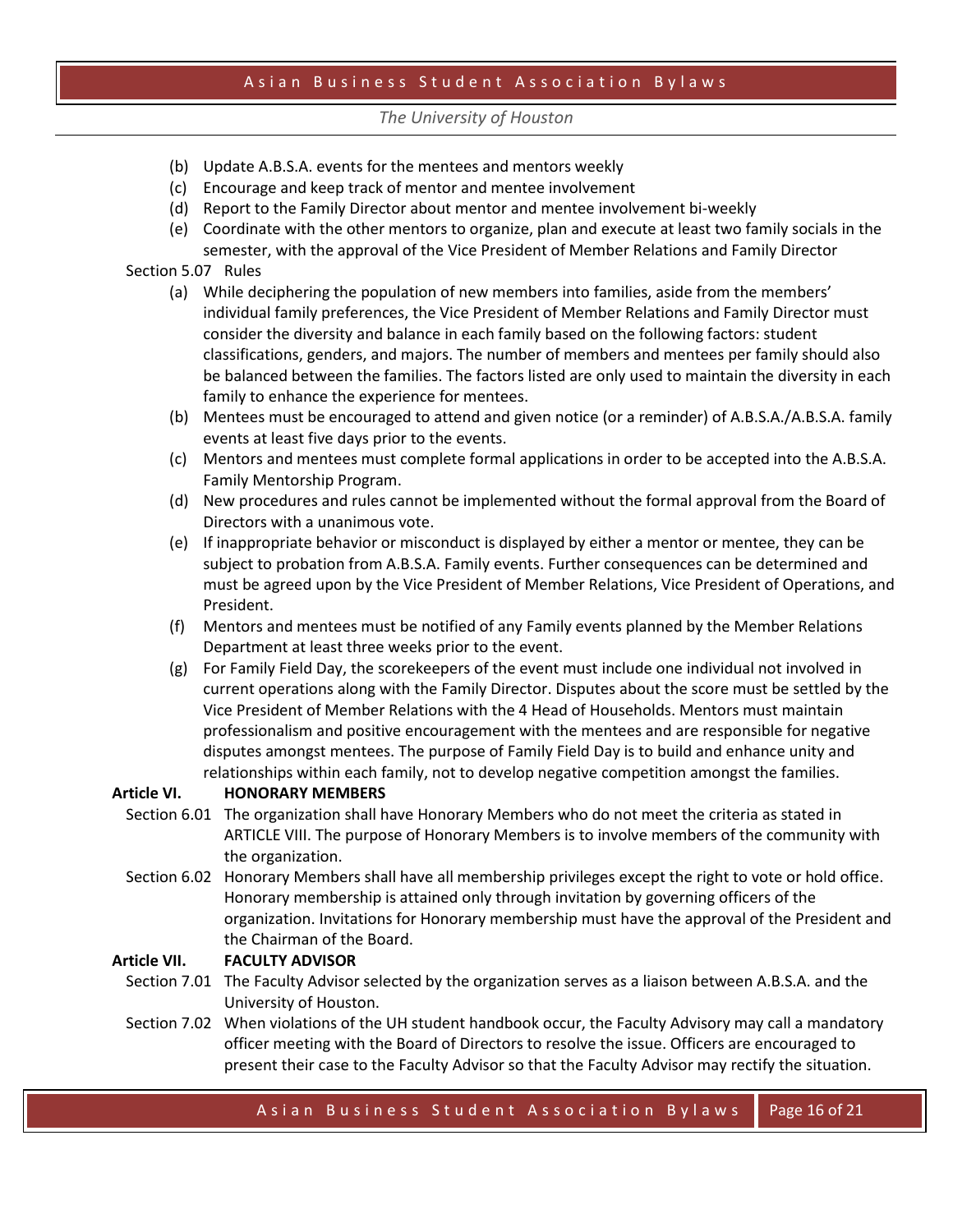### *The University of Houston*

Section 7.03 In the event that the Faculty Advisor resigns, a new Faculty Advisor may be found through the assistance of the University of Houston's Campus Activities Department. The new Faculty Advisor must be approved by a two thirds vote by the current officers and two-thirds vote by the Board of Directors.

### **Article VIII. MEMBERSHIP**

- Section 8.01 Membership in the organization shall be open to those regularly enrolled University of Houston students who plain to attain an undergraduate or graduate degree, including the C.T. Bauer College of Business.
- Section 8.02 Eligibility for membership or appointed or elected student officer positions may not be limited on the basis of race, religion, national origin, ethnicity, color, age, gender, marital status, citizenship, sexual orientation, or disability. The organization shall have no rules or policies that discriminate on the basis of race, religion, national origin, ethnicity, color, age, gender, marital status, citizenship, sexual orientation, or disability.
- Section 8.03 In order for become an active member, the below requirements must be met by the Induction day (banquet) at the end of every semester. Meeting these requirements will qualify potential members to run for officer position or apply for a director position for the following semester.
	- (a) Pay semester dues of \$40 at the beginning of the semester
	- (b) Attend at least 4 professional events
	- (c) Attend at least 1 general meeting
	- (d) Donate at least 20 points worth of items for the bake sales
	- (e) Participate in at least 1 bake sale shift
	- (f) Attend at least 1 community service event
	- (g) Attend at least 1 social event
	- (h) Achieve a minimum of 200 points
	- (i) Note: subject to change depending on circumstances with the current semester (e.g. COVID-19 Pandemic)

#### **Article IX. MEETINGS**

- Section 9.01 Special meetings may be called by the Board of Directors, President, or majority of the officers. All officers and/or directors must be given a minimum of 24 hours notice prior to the meeting time.
- Section 9.02 Transition meetings are required to be held three weeks after all officers and directors are chosen and before the semester ends. After the transition meeting, the incoming officers and directors should have the opportunity to shadow the outgoing officers and directors and receive guidance for the upcoming semester. The outgoing officers and directors must stay active and fulfill all of their responsibilities until the last day of the semester.

### **Article X. EVENTS**

Section 10.01 Alcohol is prohibited from any A.B.S.A. professional meeting and family events. A.B.S.A. funds cannot be the source of purchasing alcohol. Minors will not be allowed to consume alcohol at any event.

#### **Article XI. FINANCES**

#### Section 11.01 Dues

(a) Membership dues shall be \$40 per academic semester. The Vice President of Operations must notify the Chairman of the Board about the collection date each semester.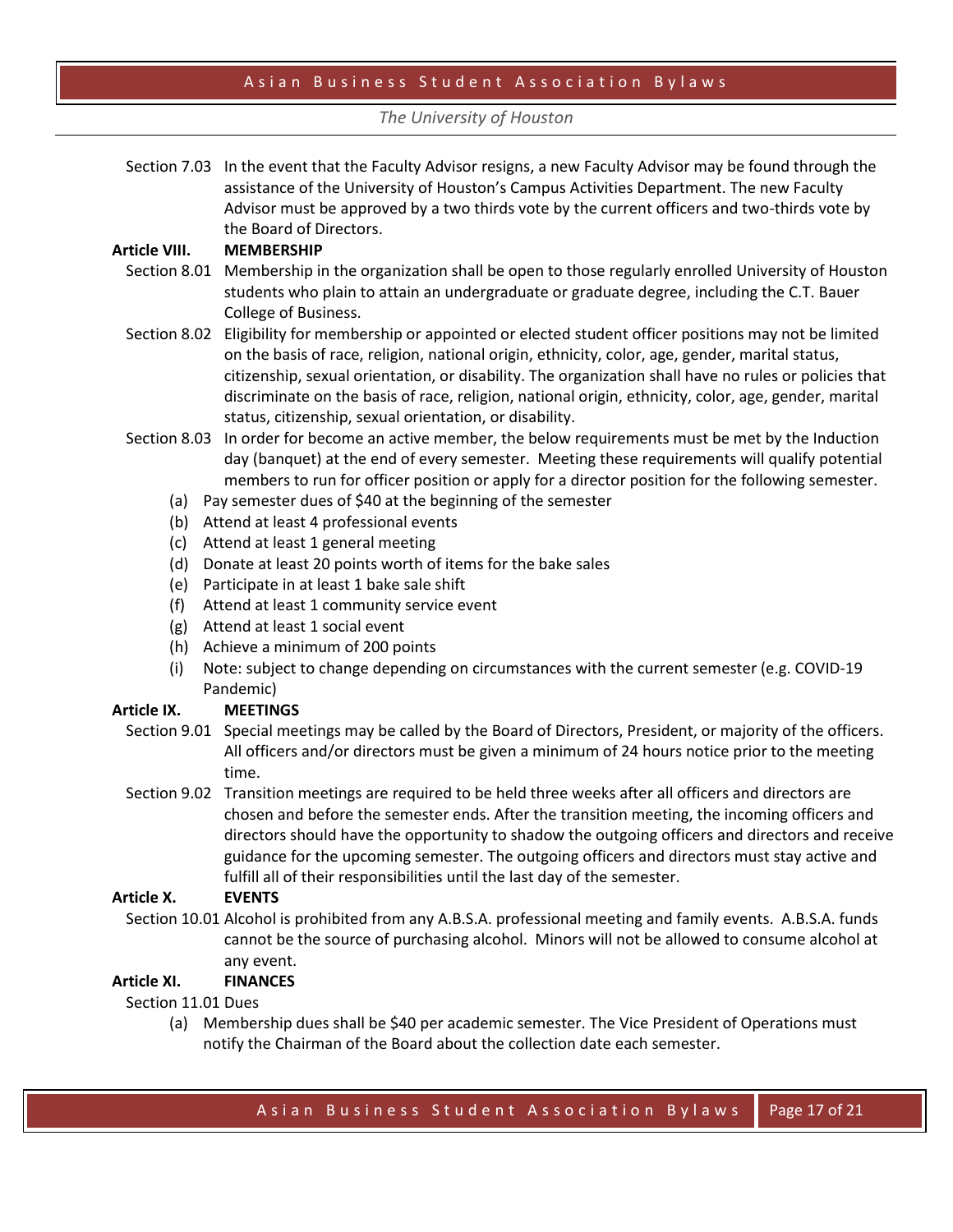*The University of Houston*

- (b) Dues shall be paid by the fourth week of each semester. There shall be a late fee of \$5. Dues cannot be paid after the fifth week of the semester. The Vice President of Finance is responsible for adhering to the late fee policy.
- (c) Members who have not paid their dues or special assessments by the due date shall be considered as not being in good standing and will lose all membership privileges.
- (d) Increase in membership dues must be approved by a unanimous vote from the Board of Directors. Section 11.02 Audits
	- (a) An audit of A.B.S.A.'s finances will be conducted by the Board of Directors twice a semester: one mid-semester and the second, within a month of the last day of the current semester. The Board of Directors will maintain all audit records and will determine the consequences of each audit. The Vice President of Finance will be responsible for any interruption of the audit procedures being performed.
- Section 11.03 Balances
	- (a) The current officers must maintain a balance of \$2,500 by the end of their semester. If the balance falls below the threshold, then the officers must provide justification to the Chairman of the Board. The Chairman of the Board will raise the issue and follow the established procedures to replenish the remaining deficit balance prior to the beginning of the following semester. The results of the final audit will determine the consequences. The President and the Vice President of Finance are responsible for budgeting and planning activities throughout the semester to maintain the balance of \$2,500 by the end of the semester, or as close as possible.
- Section 11.04 Financial Reimbursement Procedures
	- (a) To be granted reimbursement of expenses spent on A.B.S.A.'s behalf, the following procedures must be followed:
		- (i) Officer or director must request Reimbursement Request Voucher from the Accounting Director within one week of original transaction
		- (ii) If the individual is a director, he/she must request a signature from the department's officer confirming the transaction has been approved
		- (iii) Officer or director must print the form, fill in all applicable fields, attach receipts, and deliver the documents to the Vice President of Finance in person within two weeks of Reimbursement Request Voucher issuance
		- (iv) The Vice President of Finance must then fill out a check and request a signature of approval from the President
		- (v) The Vice President of Finance will then issue the check to the Officer or director requesting reimbursement within five business days and will forward the Reimbursement Request Voucher to the Accounting Director for recording purposes

Section 11.05 Budgets

- (a) A budget will be set in the beginning of every semester by the Vice President of Finance. The budget will be reviewed by the President, Vice President of Operations, and other Officers to ensure it is adequate based on the expenses foreseen.
- (b) All officers and directors must stay within budget when purchasing or paying for items on A.B.S.A.'s behalf. If the officer/director must go over budget due to unforeseen circumstances, the officer/director must contact the Vice President of Finance for approval (email, text messages and telephone calls are acceptable—in that order of preference). The Vice President of Finance will then send an email to the President acknowledging their approval and respond to the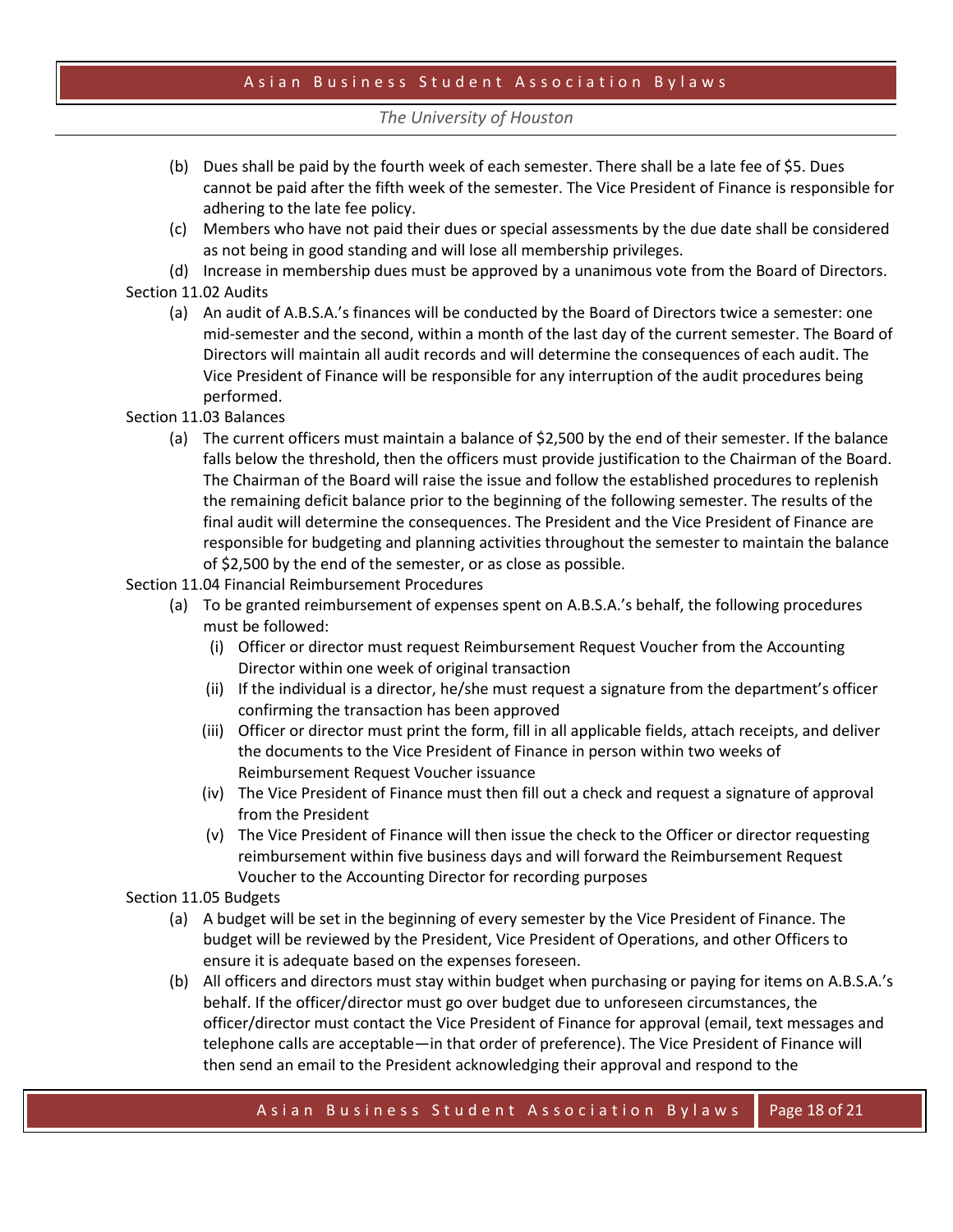## *The University of Houston*

officer/director with consent or disapproval. Failure to request approval may result in failure of reimbursement for the amount spent over the budget. If the Vice President of Finance does not respond promptly after a request of approval has been made, then the officer/director may contact the President directly and seek approval. The President must then notify the Vice President of Finance acknowledging their approval. An initial attempt to seek approval from the Vice President of Finance must be made prior to contacting the President.

### Section 11.06 Valid Receipts

- (a) No exemptions will be made. All reimbursements will only be granted after the procedures mentioned above have been completed. If an officer or director does not have a valid receipt, he/she cannot be reimbursed.
- (b) Valid receipts and invoices include:
	- (i) Original Receipt
	- (ii) Original Invoice
	- (iii) Copy of Invoice with Invoice Number
- (c) The following will not be accepted as valid receipts and invoices:
	- (i) Original Bank Statement
	- (ii) Printout of Bank Statement
	- (iii) Copy of Receipt
	- (iv) Printout of Online Order (Invoices are Sent with Deliveries)

### Section 11.07 Cash Procedures

- (a) When money is collected as revenue, it must be given to the Vice President of Finance every 2 days (minimum). All cash in-flow must be delivered to the Vice President of Finance and cannot be spent for expenses. Expenses must be paid by the officer/director in charge and a Reimbursement Request Voucher must be requested from the Vice President of Finance.
- (b) A more specific cash procedure memorandum and cash log will be provided to all officers/directors handling cash throughout the semester.
- (c) All Officers and Directors are held responsible for any cash shortages or overages.
- (d) Checks should be written by the Vice President of Finance and signed by the President for internal controls purposes. The balance of the bank account and the balance in the books must be maintained and updated by the Vice President of Finance. The President must approve the two balances throughout the semester. A signoff must be submitted by the President and Vice President of Finance to the Board of Directors stating that all financial reports are reasonable and accurate.
- Section 11.08 Financial Obligations
	- (a) The Vice President of Finance is responsible for ensuring that all financial obligations are paid in a timely manner (i.e. bills, maintenance fees, etc.).
	- (b) The Board of Directors is responsible for all financial obligations that exceed the extent of the semester.

### **Article XII. AMENDMENTS**

- Section 12.01 Proposed Amendments to the A.B.S.A. bylaws from the current officers must be presented to the Chairman of the Board in writing. The proposal must be held at least one meeting prior to the meeting where the amendment will be voted upon.
- Section 12.02 Bylaw amendments require approval by two thirds of the Board of Directors. The amendment shall be effective immediately unless otherwise stipulated in the amendment.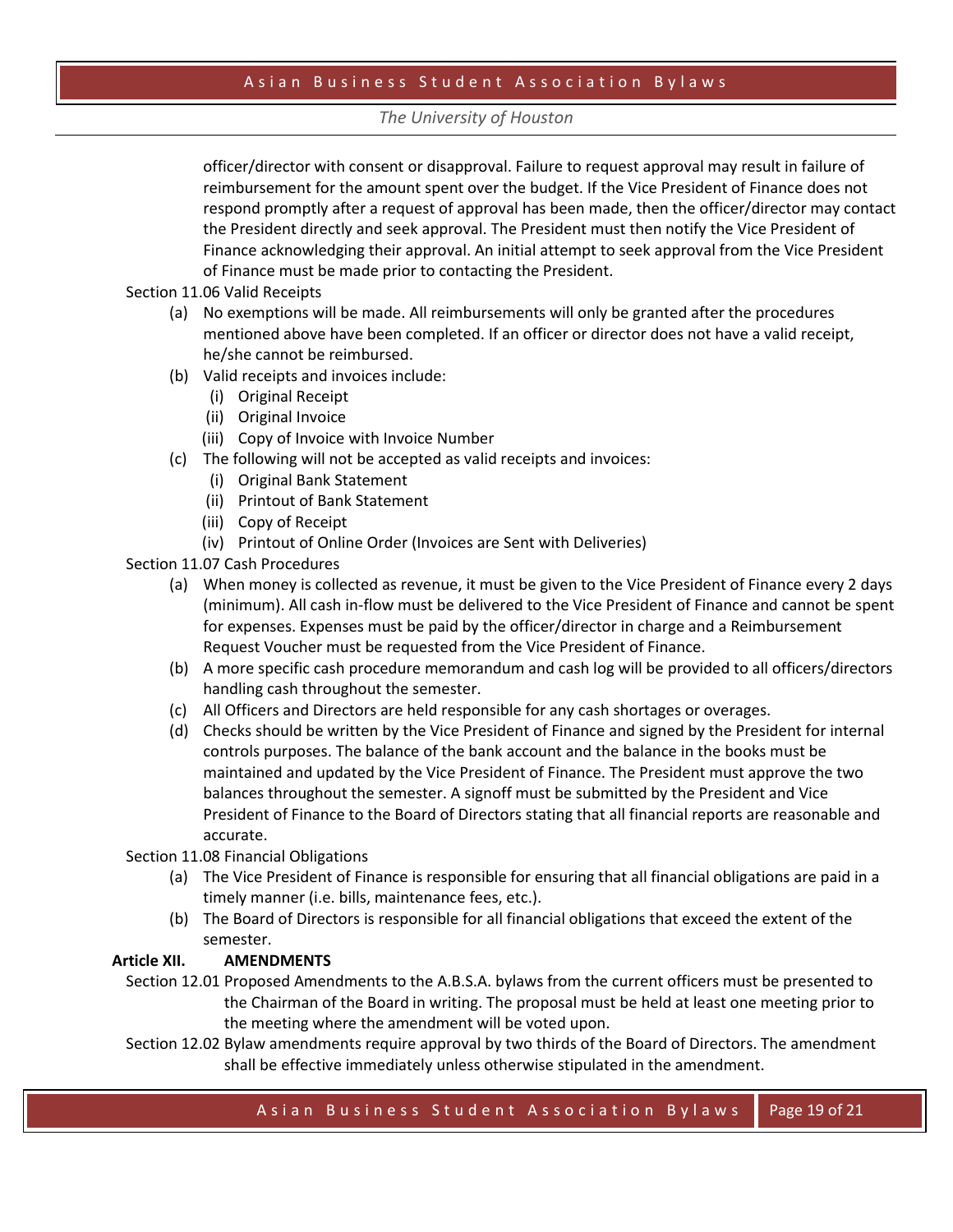*The University of Houston*

Section 12.03 A copy of any amendment to these bylaws must be submitted to the Campus Activities office at University of Houston within two weeks after adoption.

#### **Article XIII. REQUIRED CLAUSES FOR ALL REGISTERED STUDENT ORGANIZATIONS**

Section 13.01 Non-Discrimination Clause

- (a) The organization shall have no rules or policies that discriminate on the basis of race, religion, national origin, ethnicity, color, age, gender, marital status, citizenship, sexual orientation, veteran status, or disability.
- Section 13.02 Anti-Hazing Clause
	- (a) Hazing is strictly prohibited. The organization shall not participate in, be witness, or initiate any act(s) that intend(s) to cause physical, emotional, psychological, or mental harm or discomfort. The organization will not degrade, intimidate, or abuse any person, regardless of intent or consent from participant(s).
- Section 13.03 Harassment Clause
	- (a) ABSA considers unlawful harassment (including but not limited to harassment related to age, disability, gender reassignment, race, religion or belief, sex or sexual orientation and unwanted conduct of a sexual nature) within the organization to be unacceptable and will not be tolerated.
	- (b) If a member feels that they have been subjected to harassment, they should raise the matter to the leadership team. Following the report, a comprehensive and thorough investigation will be conducted by a combination of the appropriate authorities deemed necessary by the Board of Directors. Any member or associate (officer/mentor/speaker/guest) of ABSA who is found to be the perpetrator of harassment will be liable to disciplinary action under the terms of the University of Houston. The individual(s) found person guilty will also be banned from attending any future events for the safety of our organization and its members.

#### **Article XIV.** "**ADOPTION**

Section 14.01 The A.B.S.A. bylaws were adopted on the 28th of April 2013 by the following Founding Members:

| Kathy Bui       | li luong        | Hanson Ton      |
|-----------------|-----------------|-----------------|
| Ralph Degala    | Noel Manuel     | Xochitl Tran    |
| Manuel Espinas  | Johnny Ng       | Kimberly Truang |
| Vincent Gayao   | Kelly Nguyen    | David Tu        |
| Katherine Ho    | Patrick Neugen  | Elizabeth Tu    |
| Katherine Huynh | Dave Panganiban | long Vo         |
| Norris Kwan     | Robert Phu      | Dawson Wang     |
| Chrissy In      | Martin Quach    |                 |